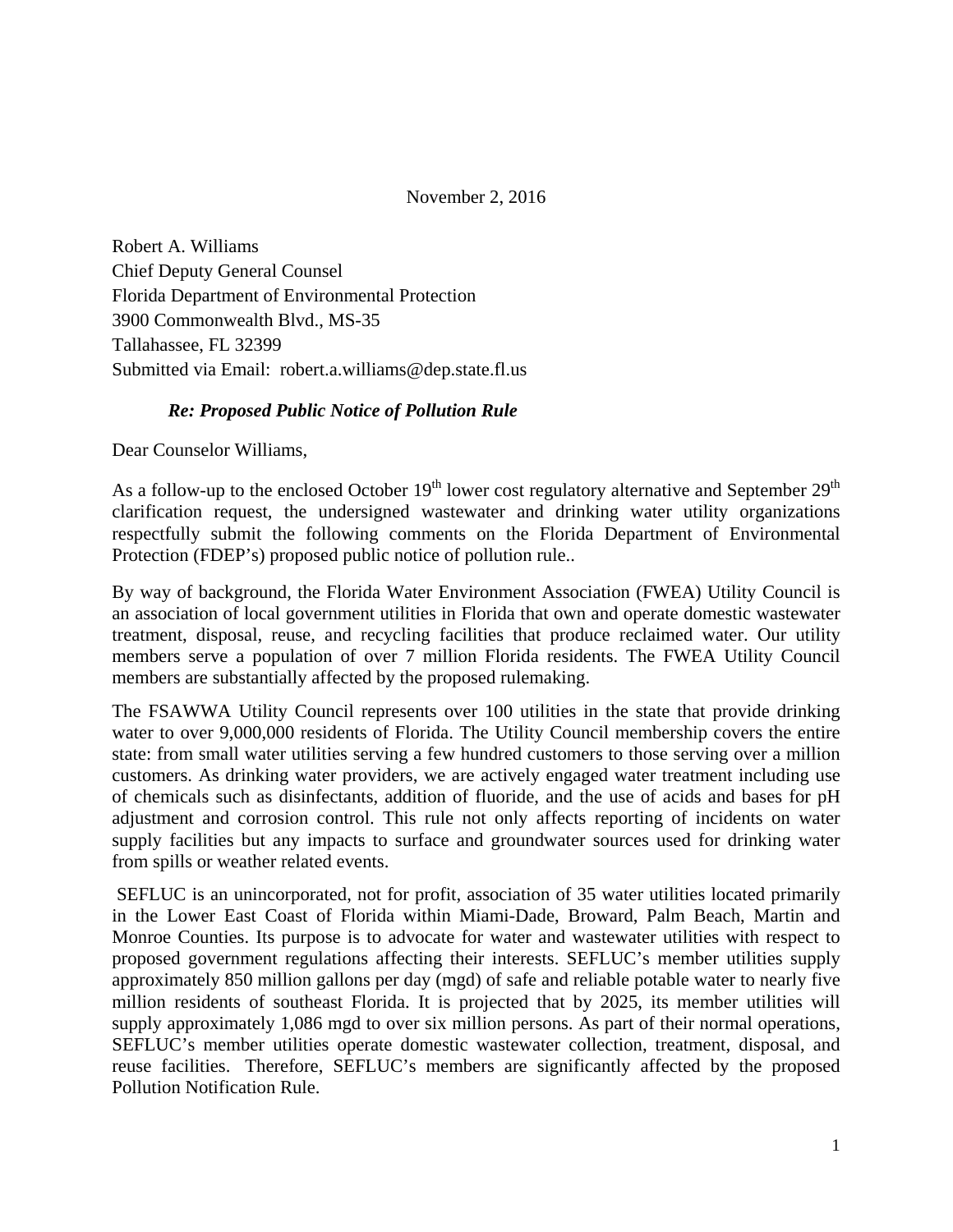Florida's utility community supports the goal of ensuring the public is aware of pollution incidents that may impact the public health or environment. Our members' fundamental responsibility is to protect the public health and environment.

Every day, Florida domestic wastewater utilities collect and treat the sewage waste that runs down the drains of millions of Floridians. Our service begins the moment that a silver handle is pulled and does not stop until treated reclaimed water is safely returned back to the environment. With several thousand miles of pipes and millions of resident-controlled entry points into community collection systems, incidents occasionally occur that result in sewer backups and overflows. Florida utilities have a strong track record of timely reporting and addressing these incidents in accordance with Florida law. Most community utilities also have internal protocols for notifying local government leadership when a significant event occurs.

Unfortunately, FDEP's proposed rule overlays new reporting requirements on Florida utilities instead of integrating the new rule with Florida's longstanding monitoring, reporting, and remediation requirements. Further complicating matters, the proposed rule's vague text makes it difficult to understand the rule's intended scope and regulatory obligations. Indeed, the nebulousness of the proposed rule makes it difficult to effectively provide comment, and the expedited rulemaking schedule exacerbates the problem.

The following comments highlight our members' concerns regarding the vagueness and cost of the FDEP's proposed rule. Florida utilities support the objective of ensuring that the public is aware of incidents that create a public health or environment concern; however, the means of achieving that goal need to be efficient and effective. The letter provides a recommended alternative approach that would accomplish our shared public notice objectives in a less costly and more effective manner. This letter closes by addressing issues unique to the management of domestic wastewater collection and treatment systems. Building on the Governor's recently expressed concerns on sanitary sewer overflows, we hope that this final section of the letter will be the first step in initiating a utility / FDEP dialogue on sanitary sewer overflow prevention, response, and reporting.

#### **The Proposed Rule Needs Clarification**

The proposed rule is unduly vague. The rule's reporting requirements hinge on the meaning of key terms, such as "pollution," "installation," "affected area," "potentially affected areas," and "potential risk." None of these terms are defined in the rule. Some of these terms are defined in Florida Statute 403.061(7). However, the definitions were established for their statutory context, therefore the definitions need better quantified for the current rulemaking process. This obliqueness causes a number of practical consequences. For instance, with respect to "pollution," the rule is unclear on what is intended to be required of a spill on impervious surfaces and/or contained. The rule also does not explain how utilities would comply with the 24-hour notification to property owners who are away, lease the property, or own vacant affected property. With respect to "potentially affected areas," the rule provides no information as to the scope of reporting obligations when a sewer overflow or chemical release reaches a water of the State.

Unless resolved, the result of these and other ambiguities will be significant uncertainty in Florida's utility community and unfettered FDEP discretion to interpret and apply the rule's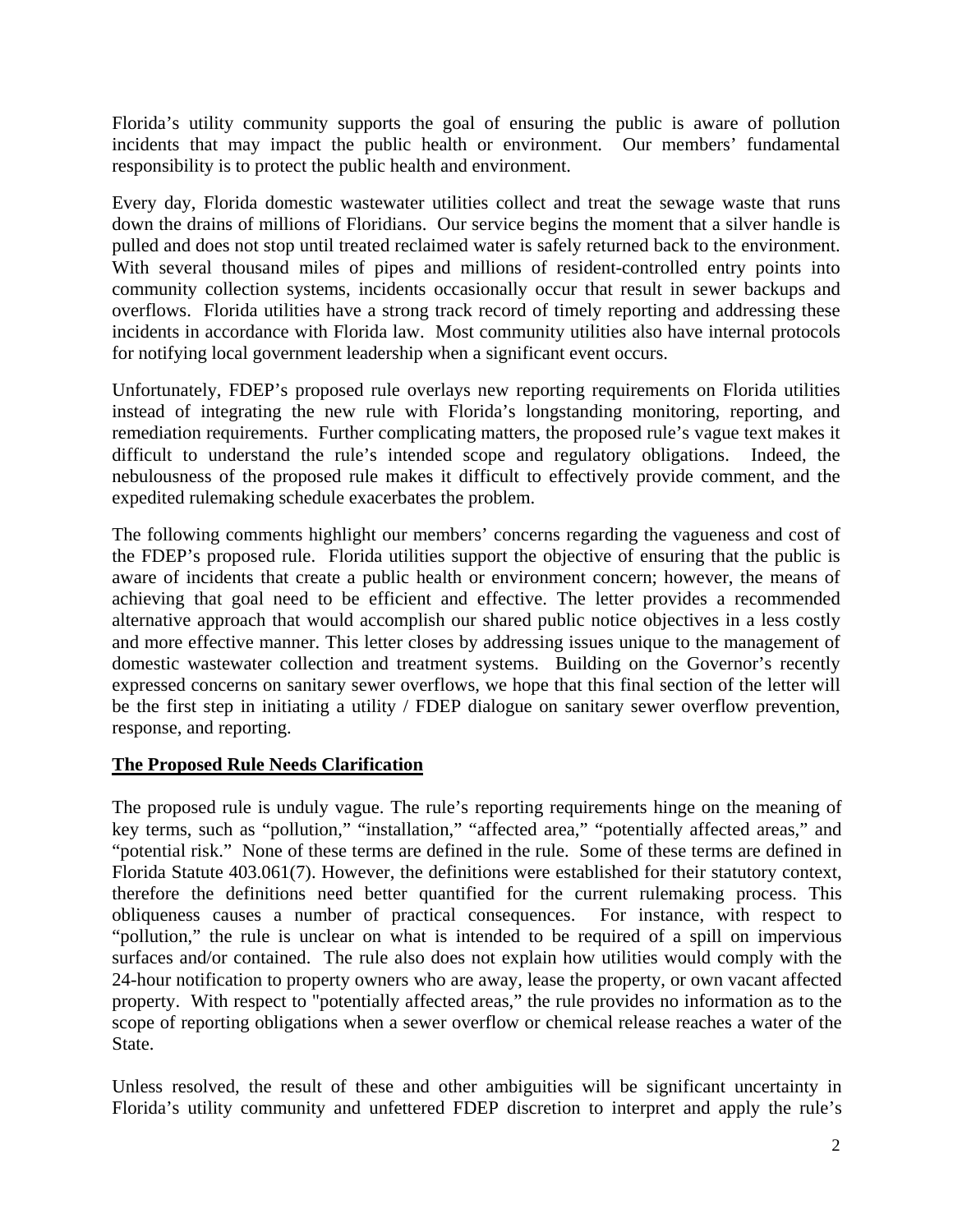requirements. While Florida's utility community appreciates the informal guidance that has been released, a utility relies on materials outside the four corners of the rule at its own peril, as the news media, local government officials, members of the public, and trial lawyers may interpret the rule text more broadly than FDEP's informal guidance.

In order to resolve these ambiguities, Florida's utility community requests that the proposed rule be clarified to reflect FDEP's intent and re-noticed for public comment.

#### **FDEP Needs to Evaluate the Full Cost of Reporting & Adopt the Least Costly Approach**

FDEP needs to reevaluate the cost of compliance with its proposed rule. The number of ambiguities and undefined terms in the proposed rule could result in exceedingly broad application of the rule to both permitted and non-permitted activities.

Since the emergency rule has gone into effect, over 350 incidents have been reported. If this reporting trend continues, the State is on track to have over 4,000 reported incidents in the first year of this rule's effectiveness. Each reported incident takes time and costs money.

A simple, conservative analysis demonstrates how costly the rule could be:

- Costs to provide written notification could include:
	- o Door hangers (\$0.25 each)
	- o Mailing (Certified letter- \$6.74 each)
- Staff time/resources
	- o 5 staff members at \$35.00/hr. (Includes total cost of employee)
- Examples:
	- o Small incident (500 gallons) notification costs:
		- 30 properties "affected" 10% unoccupied
		- Door Hangers:  $30 \times $0.25 = $7.50$
		- Certified Mail:  $3 \times $6.47 = $19.41$
		- 5 staff members @ 1hr.:  $5 \times $35.00 = $175.00$
		- Total: \$201.91(\$200.00 per small incident)
	- $\circ$  Large incident (>10,000 gallons)
		- 300 properties "affected" 10% unoccupied
		- Door Hangers:  $300 \times $0.25 = $75.00$
		- Certified Mail:  $30 \times $6.47 = $194.10$
		- 5 staff members  $\circledcirc$  3 hrs.: 15 x \$35.00 = \$525.00
		- Total: \$794.10 (\$800.00 per large Incident)

| Week Of                | 9/26/16    | 10/2/16             | 10/10/16    |
|------------------------|------------|---------------------|-------------|
| <b>Small Incidents</b> | 26         | 81                  |             |
| <b>Large Incidents</b> |            | 27                  | 37          |
| <b>Total</b>           | \$8,400.00 | \$37,800.00         | \$45,000.00 |
|                        |            | <b>Grand Total:</b> | \$91,200.00 |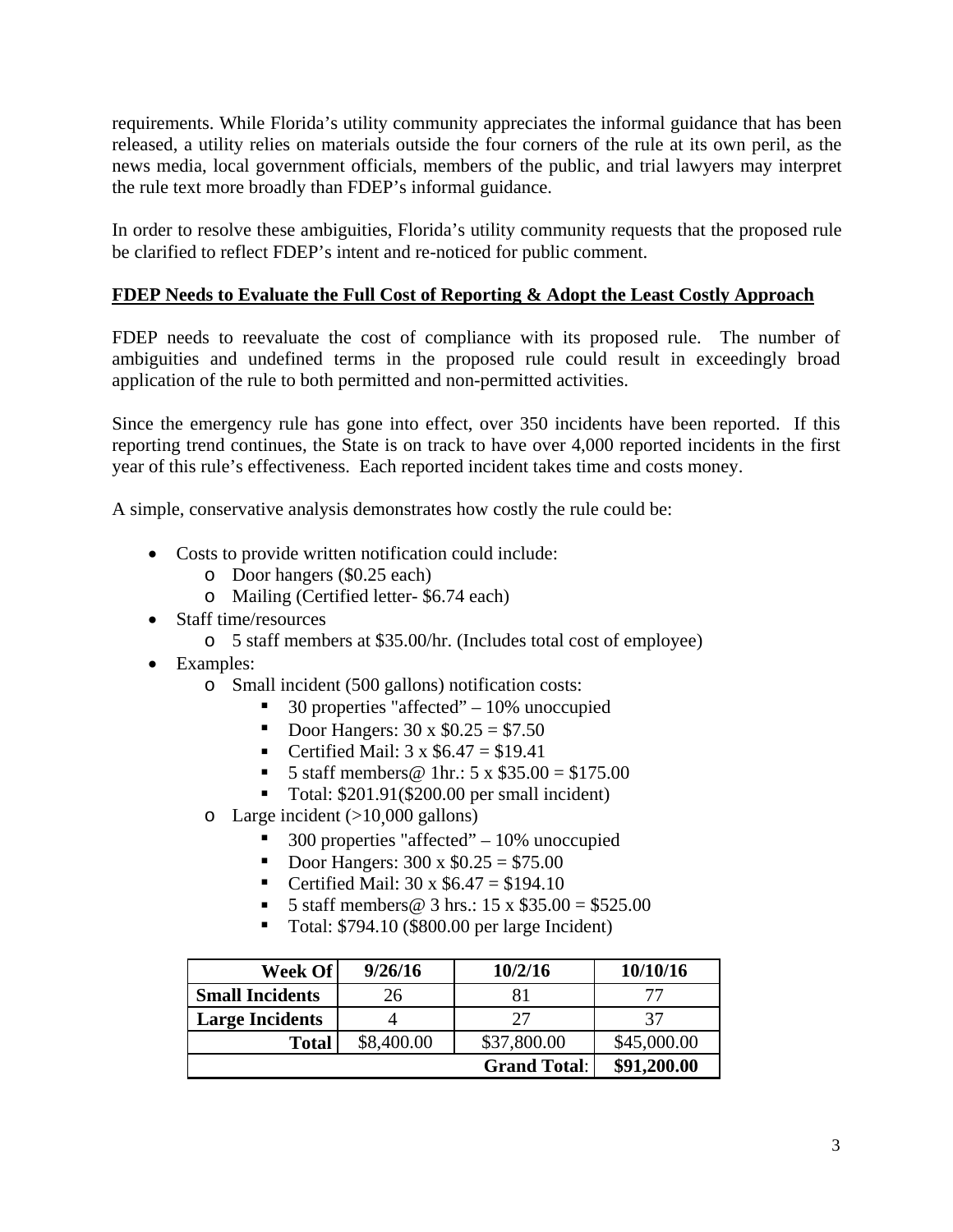- A conservative estimate of the costs of the emergency rule from  $9/26/16 10/17/16$  is approximately *\$91,000.00*.
- This estimate does not include the potential added costs of retaining toxicologists, computer modelers, public relations specialists, and legal counsel.

The above example is a conservative general estimate. Some of our members have tracked the impact of the rule on their utility operations. One midsized utility reports that impact of the rule on their utility operations. the incremental increase in staff time for even a small event is approximately 23 man hours (across 11 positions). At a blended labor rate of \$35/hour, this results in a cost of \$805 per event. This cost does not include overhead or any additional equipment that may be required. FDEP will note that this utility-specific information demonstrates that the above estimate of \$200 per small incident may be significantly lower than the actual cost.

Another utility provided an example that underscores how expensive the reporting requirement can be when it is triggered on a weekend. In this example, a utility experienced a Friday afternoon sewer discharge from a manhole in a condominium parking lot. This discharge was caused by a lift station construction site by-pass pump failure. The parking lot was cleaned up, but the discharge flowed into a stormwater ditch, which traveled a considerable distance to a local bayou and intracoastal waters. To meet the 24 hour and 48 hour emergency rule notification requirements, ten department staff were called in the next day (Saturday) to distribute written notifications. The costs to notify the public exceeded \$7,200. This included notifying the public with over 600 door hangers and over 30 signs placed along the stormwater ditch. The postings and door hanger distribution occurred as overtime on Saturday and Sunday. Costs included labor, overhead, and non-labor (vehicles) components of the work. Interestingly, the laboratory data report for samples taken in the stormwater ditch on the Friday of the discharge was received late Saturday afternoon and showed that the ditch water quality remained below state surface water standards for bacteriological contamination.

This analysis underscores the need for FDEP to develop a comprehensive statement of estimated regulatory costs on the proposed rule.

#### **FDEP Should Notify the General Public of Significant Incidents**

As noted above, Florida utilities already report incidents to the FDEP in accordance with Florida law, and most community utilities already report significant events to the city or county manager pursuant to local protocols. This rule seeks to ensure that the public is aware of significant incidents that may impact the public health or welfare. Florida's utility community asserts that it is more efficient and appropriate for FDEP to provide this public notification.

There are a number of reasons for FDEP to serve the public notification role, including:

- The Florida Legislature tasked FDEP to protect the State's environment and the public health.
- FDEP has trained scientists in various program areas, and these experts can assess the public health risk of a wide variety of incidents involving different water and air contaminants.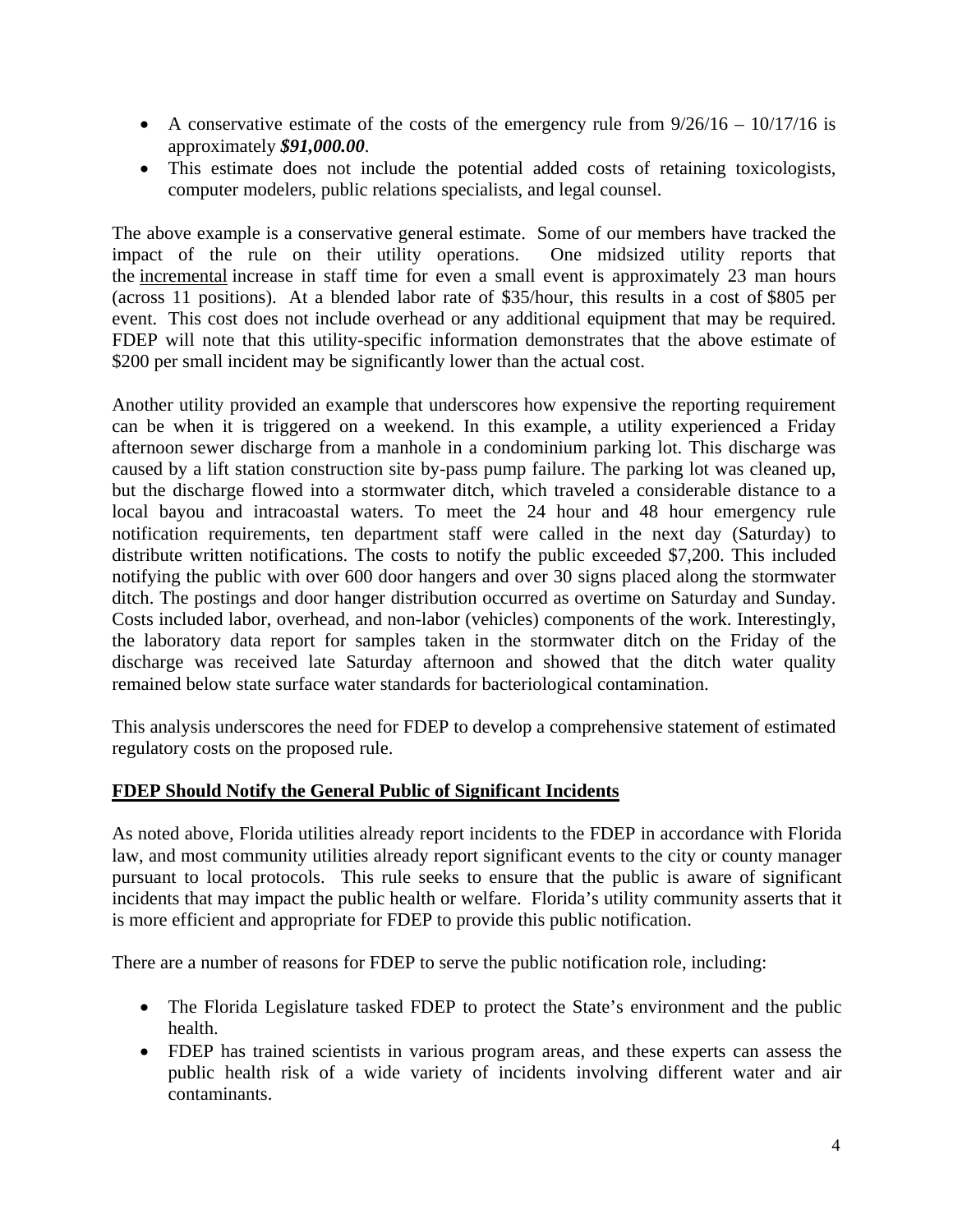- FDEP has statewide public communication capabilities.
- FDEP can ensure that information is communicated in a consistent format.
- FDEP has a superior economy of scale, as it is more cost effective to maintain one properly staffed reporting point that is manned 24/7 than it is to have each of Florida's community utilities try to do so.
- FDEP could serve as a central point of contact for public questions and concerns related to their environmental and human health assessment. The local utility would be the local contact for operational questions and concerns.
- FDEP can ensure that under-reporting of incidents does not occur.
- FDEP can ensure that over-reporting of incidents does not occur, which will help ensure that incident reporting does not turn into ignored static and that serious incidents are taken seriously.
- FDEP could maintain a single, state clearinghouse website of all reported events under existing rules (as currently being done via the emergency notification rule), and the news media could easily access that information.
- FDEP could maintain a listserve that electronically notifies all subscribers (news media, government officials, members of the general public) of reported events.
- FDEP can ensure that in emergency events (e.g. hurricanes, floods) community utilities can focus their limited resources on public safety and restoring damaged infrastructure.
- FDEP can ensure that notification occurs even when the local normal means of communication are impaired or inoperable.
- FDEP has experience in serving this public notification role, as section 376.30702, Florida Statutes, already tasks FDEP for providing contamination notifications.
- FDEP has not cited any statutory authority empowering the agency to require a regulated entity to contact the news media regarding a pollution incident.

For these reasons, Florida's utility community requests that FDEP provide public notification of duly reported pollution incidents when the circumstances dictate.

In addition, some larger local government utility members of the undersigned organizations indicate that they would like to have the flexibility to be delegated authority to serve FDEP's reporting role after FDEP has made the determination reporting under this rule is necessary. These members have local communication networks that could be utilized to ensure prompt and efficient reporting.

#### **An FDEP-Utility Dialogue is needed on Sanitary Sewer Overflows**

Over the past two months, Hurricanes Hermine and Matthew made landfall in Florida. Both of these natural disasters damaged critical infrastructure in the State. Wind, storm surge, and heavy rainfall triggered regional power failures and sanitary sewer overflows (SSOs). These infrastructure failures in part led to the pollution incident reporting rulemaking and in a broader sense, raised questions as to why SSOs occur and how they can be reduced. The following information provides information on sanitary sewer collection system maintenance, spill prevention, and response.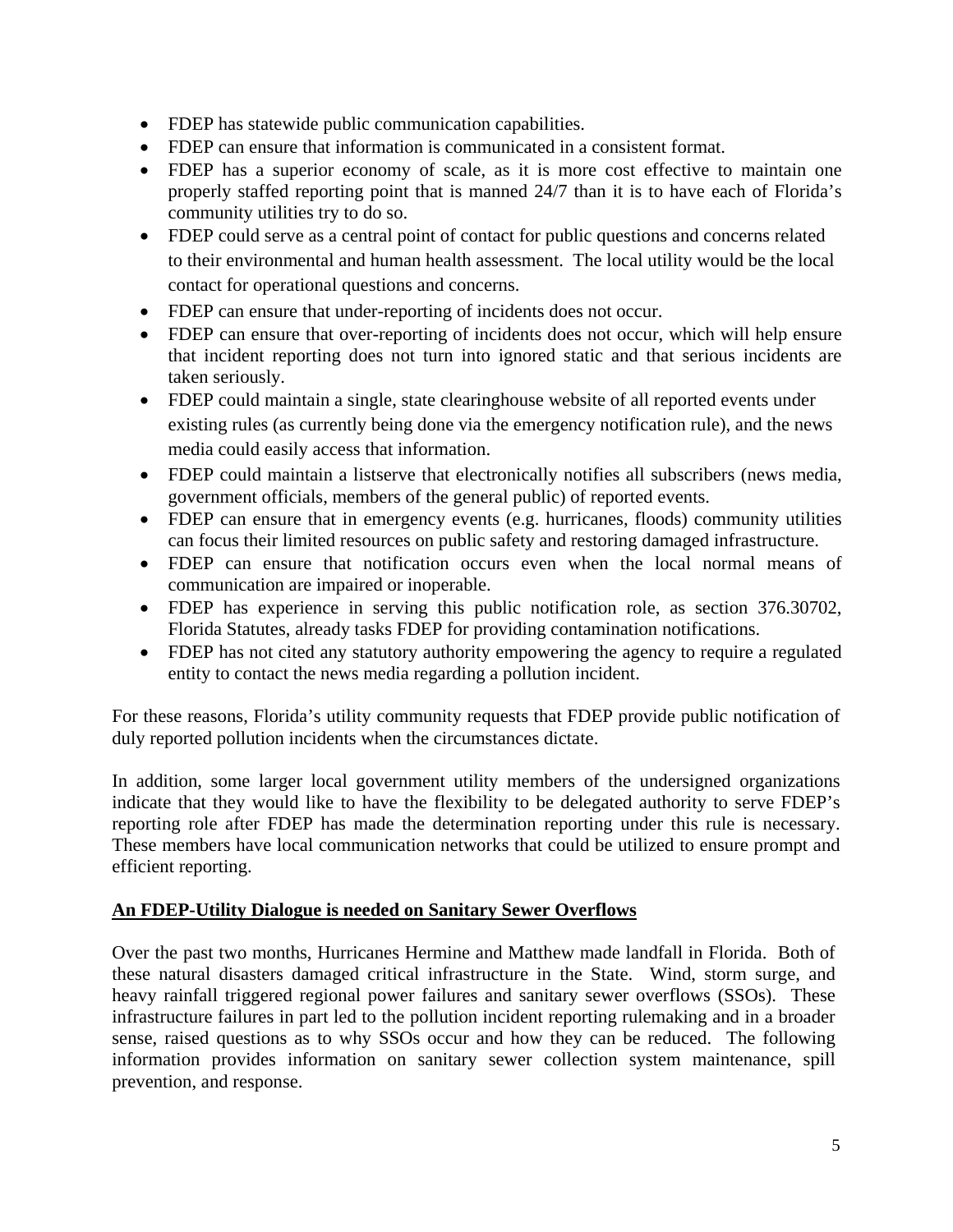Collection systems consist of a series of underground pipes and lift stations that convey wastewater from customers to centralized treatment plants using both gravity and pumps to move the wastewater. Effective preventive maintenance programs have been shown to significantly reduce the frequency and volume of untreated sewage discharges. Still, natural disasters, such as hurricanes, can overwhelm even hardened public infrastructure, and it is important when analyzing SSO issues to distinguish between SSOs related to hurricanes and those caused by other events.

The following information provides an overview on utility SSO prevention and response programs:

#### **Prevention**

Utilities have many programs that are specifically in place to prevent SSOs.

- o CMOM Capacity, Management, Operations, and Maintenance
	- **Infrastructure condition assessments**
	- Televising collection systems
	- Lining collection systems
- o Fats, Oil, Grease, and Roots Programs
	- Reduces backups and blockages due to the use of vegetable oils and animal fats during food preparation and roots from plants/trees
	- Grease trap inspections and pumpage tracking
	- Restricted plantings in easements
- o Supervisory Control and Data Acquisition (SCADA)
	- Plant and collection systems are monitored 24-hours a day / 7-days a week by SCADA systems.
- o Design standards: 62-604 F.A.C. Ten State Standards
	- Treatment Plants
		- Must meet Building Code Requirements
		- Emergency pumping and power capabilities
		- Risk Category 1, 2, or 3 Wind loads (Risk Category 3 means facility must be able to withstand 180 mph winds)
		- Capacity analysis required upon permit renewal (at least every 5 yrs.)
	- Collection System
		- Flood zones:
			- o Infrastructure must be above 100 year flood levels (electrical panels, etc.)
			- o Vents/covers must be built to withstand 100-year flood conditions
			- o Minimum: "Accessible'' during 25-year flood conditions
		- Non-Flood zones
			- o Minimum: "Accessible" during 10 year flood
		- Emergency pumping capability is required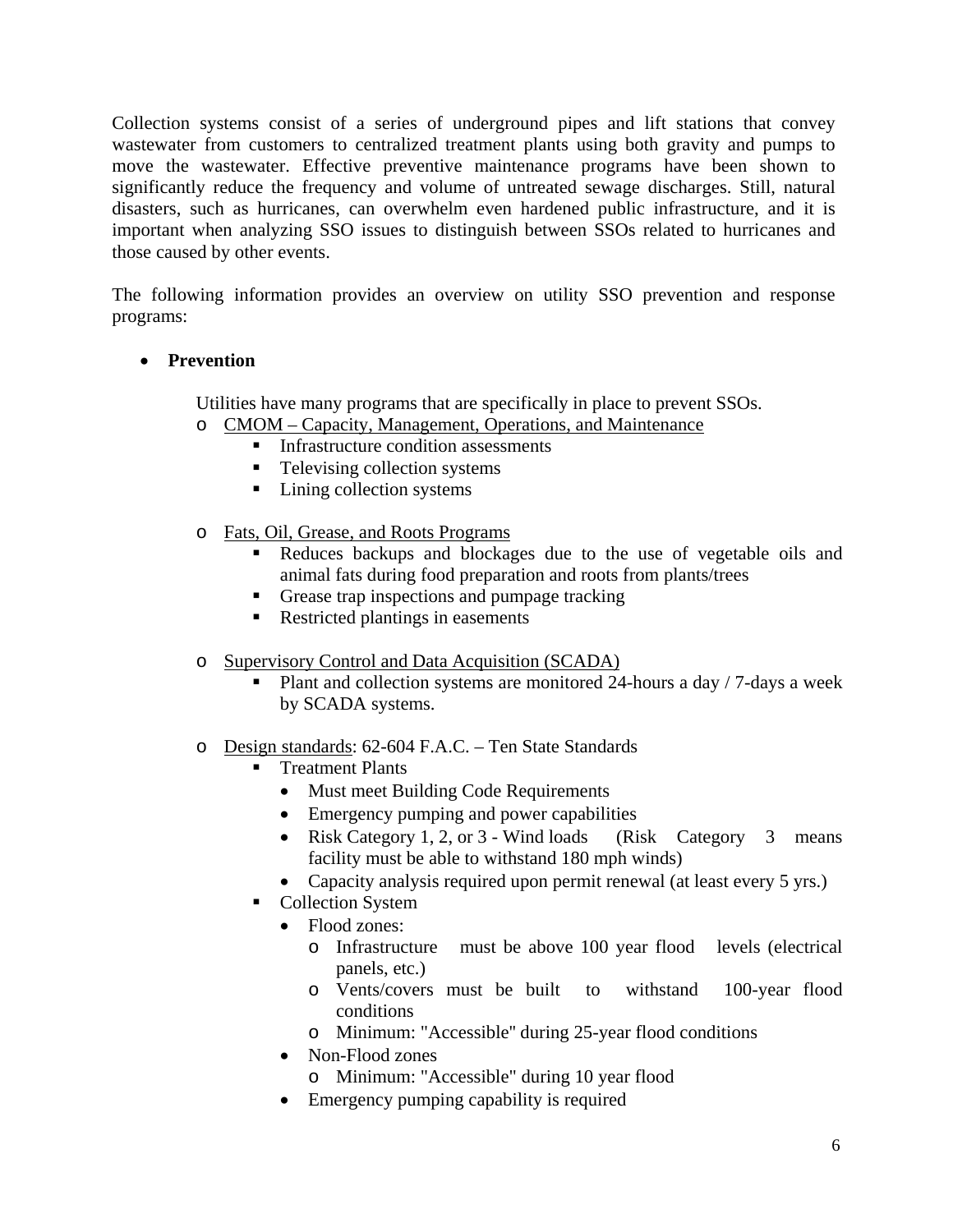- o Generators
- o Pump Redundancy
- Lift Station monitoring
	- o Pump run times high run times during rain events may indicate infiltration
- Inventory/atlases, maps, GIS of collection systems.
	- Record drawing
	- Pipes/valves in collection system (including material type)
	- Manholes
	- Lift Stations
- o Vulnerability Assessments Public Health Security and Bioterrorism Preparedness and Response Act of 2002 Safe Drinking Water Act
	- Every community water system that serves a population of greater than 3,300 persons is required to:
		- Conduct a vulnerability assessment
		- Certify and submit a copy of the assessment to the USEPA Administrator (see schedule below);
		- Prepare or revise an emergency response plan that incorporates the results of the vulnerability assessment; and
		- Certify to the USEPA Administrator, within 6 months of completing the vulnerability assessment, that the system has completed or updated their emergency response plan.

#### **Response**

- o FlaWARN Network: A mutual aid and assistance network that provides water and wastewater utilities with the means to quickly obtain help in the form of personnel, equipment, materials and associated services from other utilities to restore critical operations impacted during an emergency.
- o Required Plans
	- Emergency Response Plan: Utilities are required to prepare an Emergency Response Plan that incorporates the results of the vulnerability assessment.
	- Sewer Overflow Response Plan (SORP) (62-604 F.A.C.): The primary objective of the SORP is to protect public health and the environment, satisfy regulatory agencies and waste discharge permit conditions which address procedures for managing sewer overflows, and minimize risk of enforcement actions against the sewer system owner Additional objectives of the SORP are as follows:
		- Protect collection system personnel and wastewater treatment plant;
		- Protect the collection system, wastewater treatment facilities and all appurtenances; and
		- Protect private and public property beyond the collection and treatment facilities.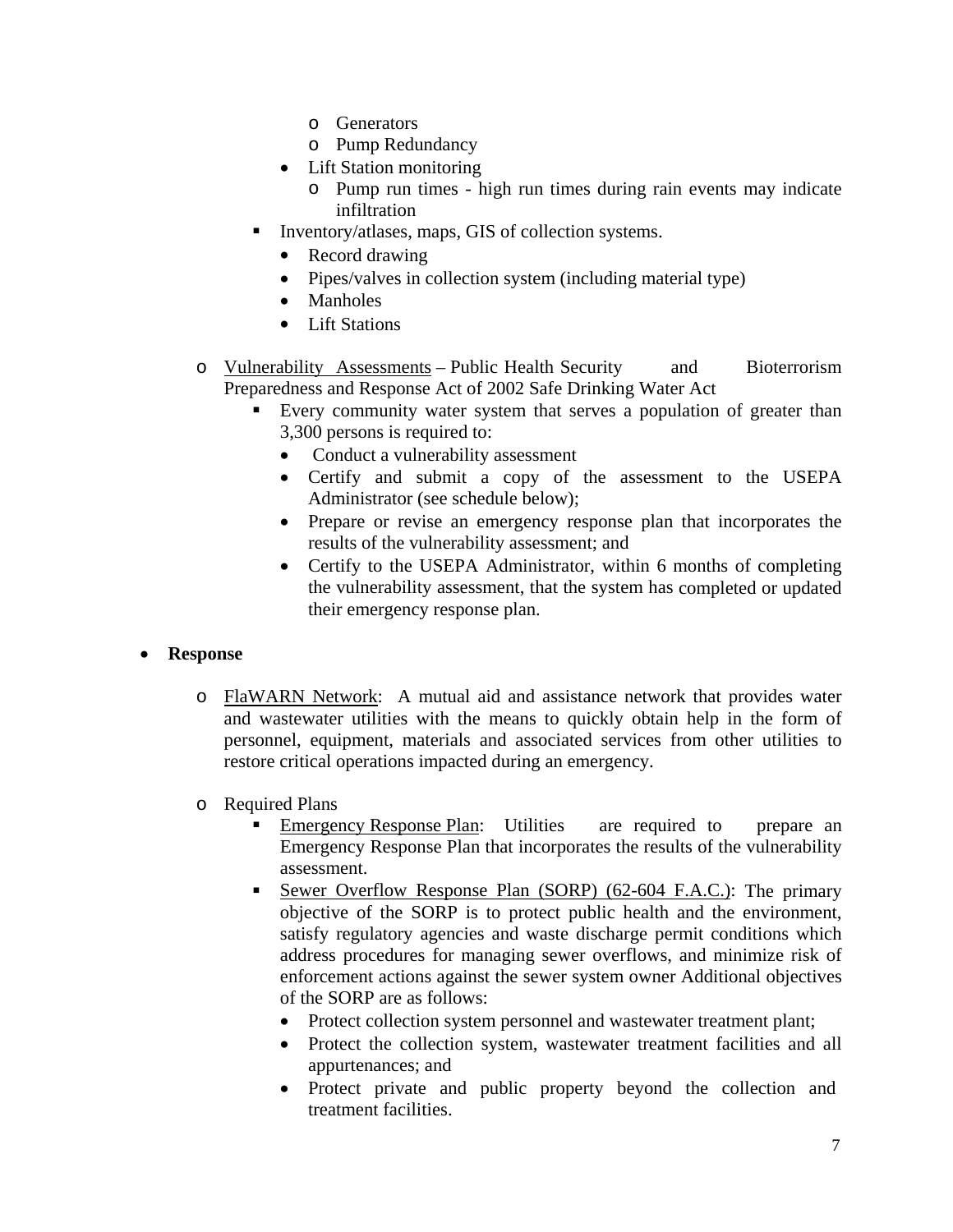- **Risk Management Plan: The Risk Management Plan (RMP) Rule** implements Section 112(r) of the 1990 Clean Air Act amendments. RMP requires facilities that use extremely hazardous substances to develop a Risk Management Plan. These plans must be revised and resubmitted to EPA every five years.
	- Applicability is dependent on chemicals and quantities of chemicals kept/used on site.
- o Storm Events
	- Overflows and damages are caused by high winds, flooding, up-rooting of trees, impacts from debris, and widespread power outages.
	- Crews unable to respond to overflows during storm conditions and response after a storm is often hampered by debris/flooding/blocked streets.
	- During storm events with flooding, in-flows can exceed treatment plant and collection system design capacity for treatment, storage, and conveyance.
		- Integrity of biological treatment processes must be maintained.
	- Required back-up power is tested weekly at full load.
	- Strategic pre-deployment of generators in collection system
		- Key (re-pump stations) lifts stations
		- As a proactive measure, some generators may be turned on before impending storm conditions prohibit travel.
		- Deployment of additional generators and refueling of generators after storm can be challenging.
- Health Risk
	- Many wastewater spills present little to no public health risk.
		- Spills are small
		- Spills are contained
		- Spill site access is controlled by utility
		- Spills are effectively mitigated
			- o Washed down and disinfected (HTH or lime)
			- o Vactored (wastewater is vacuumed and placed in the sanitary system)

The combination of robust SSO prevention and response programs leads to a more resilient utility and network of utilities. A future FDEP and utility community dialogue would focus on ways to enhance and optimize utility preparedness for future natural disasters. It would also be an additional good outgrowth from this emergency notification rulemaking process.

\*\*\*\*

As noted above, the Florida utility community shares the goal of increased public awareness of significant events that could impact the public health and the environment. We look forward to working with FDEP on an approach that more efficiently accomplishes this objective.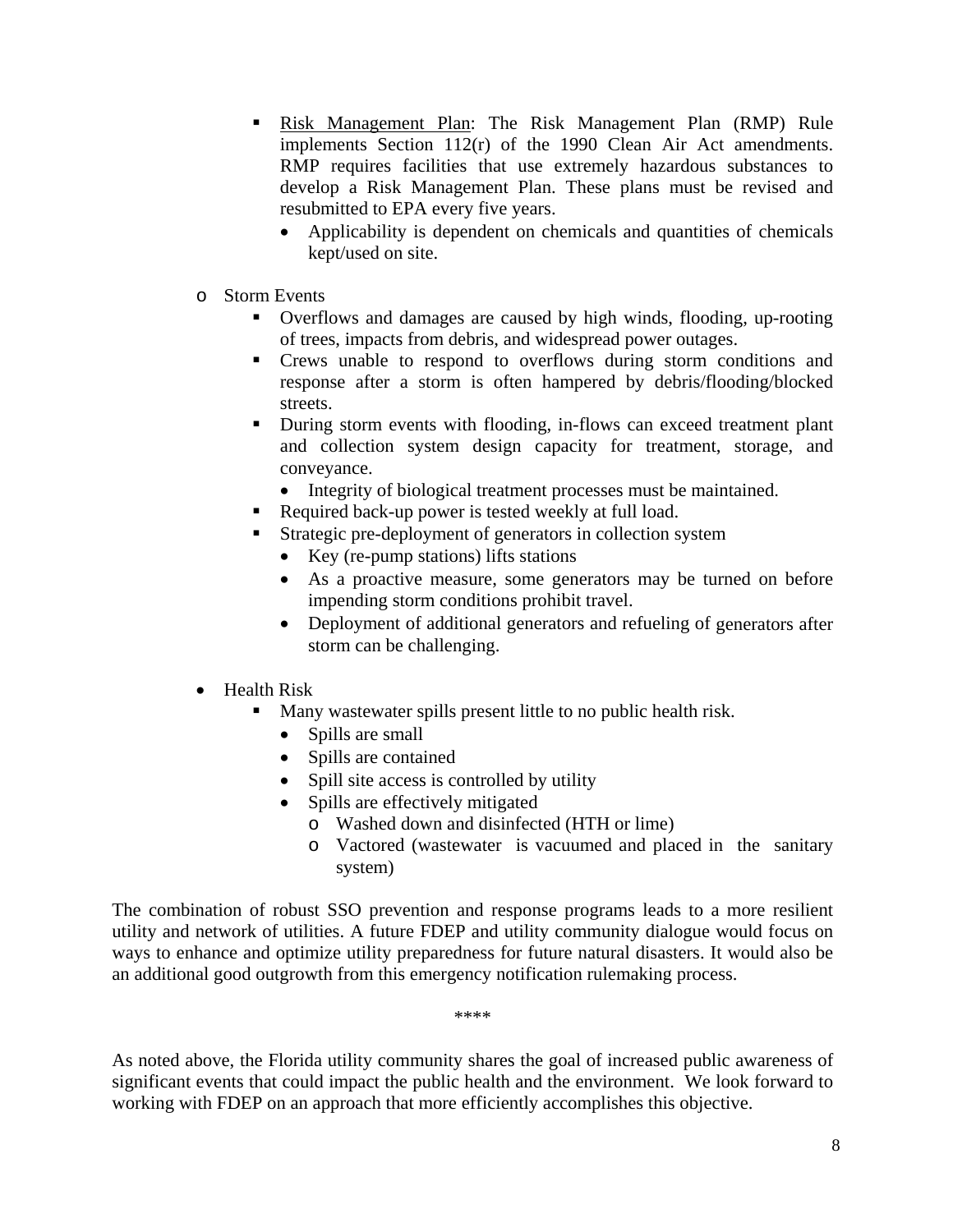Sincerely,

.<br>M

Lisa Wilson-Davis FWEA Utility Council President

Robert D. Techarden

Rob Teagarden FSAWWA Utility Council Chair

Dany Williams

Gary Williams Florida Rural Water Association Executive Director

Sherry Negahban Southeast Florida Utility Council President

Enclosures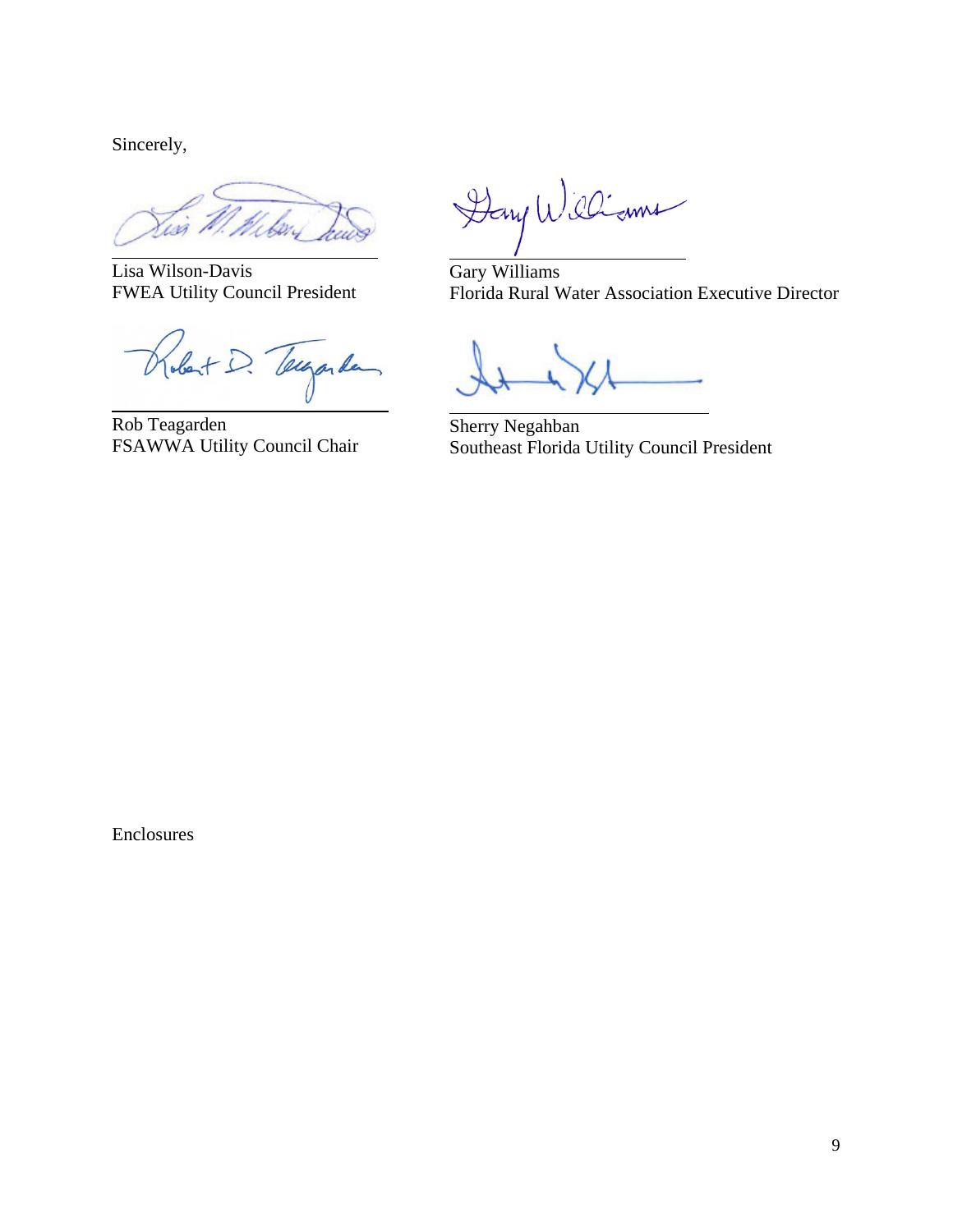# **Enclosures:**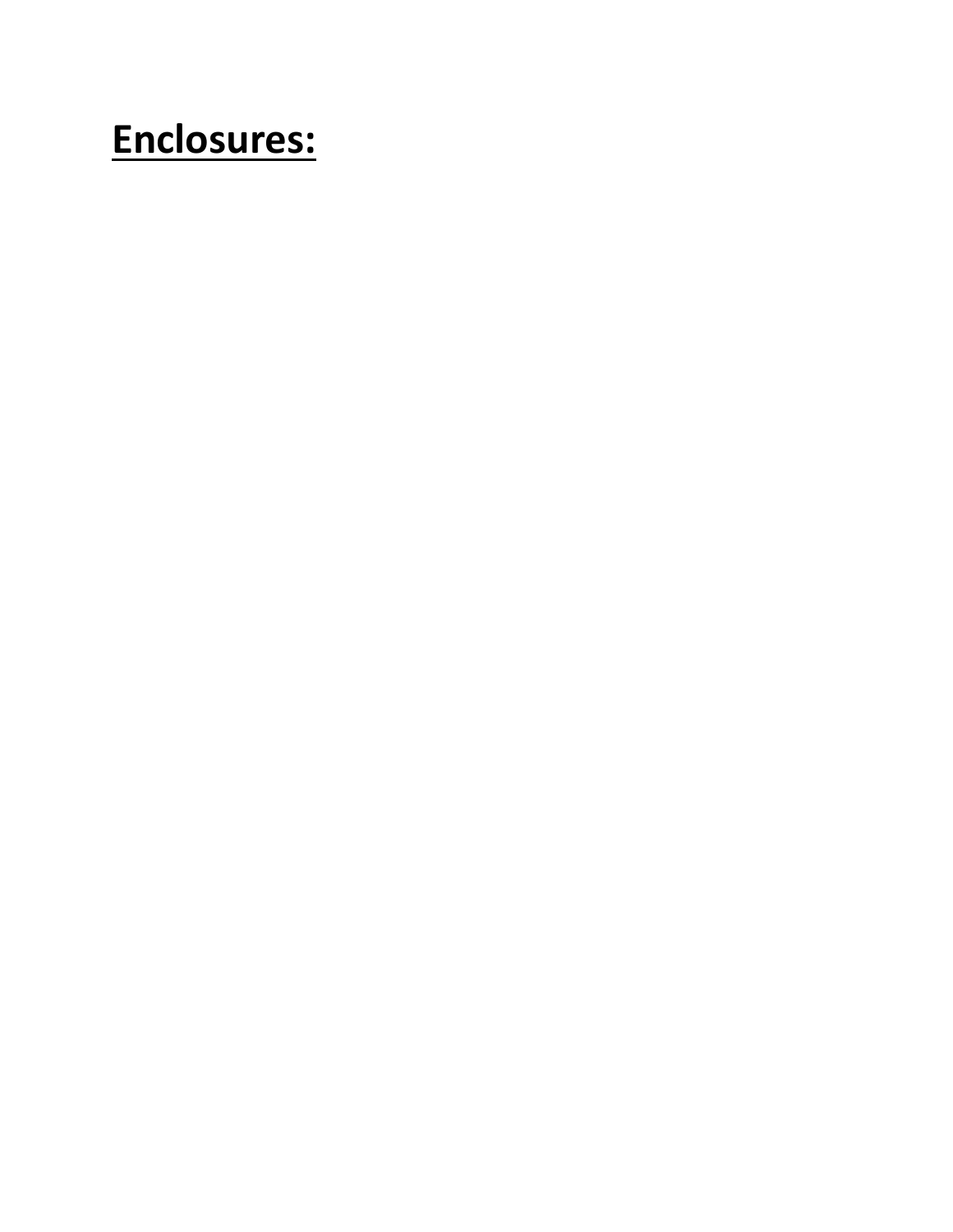## Hopping Green & Sams

**Attorneys and Counselors** 

#### September 29, 2016

Frederick L. Aschauer, Jr. General Counsel Florida Department of Environmental Protection Marjory Stoneman Douglas Building 3900 Commonwealth Boulevard Tallahassee, Florida 32399-3000

#### *RE: Public Notice of Pollution Emergency Rule*

Dear Mr. Aschauer,

 $\overline{\phantom{a}}$ 

On September 26, 2016, the Florida Department of Environmental Protection issued a notice of emergency rule that imposes new requirements for providing notice of "pollution" under certain circumstances. The emergency rule was issued in response to two incidents that were duly reported to the Department, but for which there was no requirement or specified process to notify local governments or the general public. It is our understanding that the emergency rule is not intended to expand the universe of occurrences that require notice; instead, it only identifies entities that are to receive notice for future incidents and outlines a process for providing that notice. Department rules are replete with science-based thresholds that establish when an incident poses a danger to the public health or environment and thus requires notice. This rule carries forward those scientific evaluations. We believe that the regulated community and the public would benefit greatly from the Department confirming this understanding.

In addition to addressing this principle issue, we believe that the public and the regulated community would benefit from the Department's preparation of detailed guidance regarding the intended scope and applicability of the rule. Since the issuance of the rule earlier this week, our law firm has received numerous questions regarding undefined terms in the rule, acceptable methods of notification to property owners, and other interpretive issues critical to compliance with the rule. We assimilated those questions and enclosed them herein. It is our hope that sharing the array of inquiries we have received will assist the Department in preparing guidance to the regulated community and thus help ensure that the public is timely and appropriately informed of pollution incidents, as intended by the Department's emergency rule.<sup>1</sup>

<sup>&</sup>lt;sup>1</sup> Neither this letter nor the questions contained herein should be interpreted as rendering any opinion concerning the legal validity of the emergency rule or the related proposed rulemaking.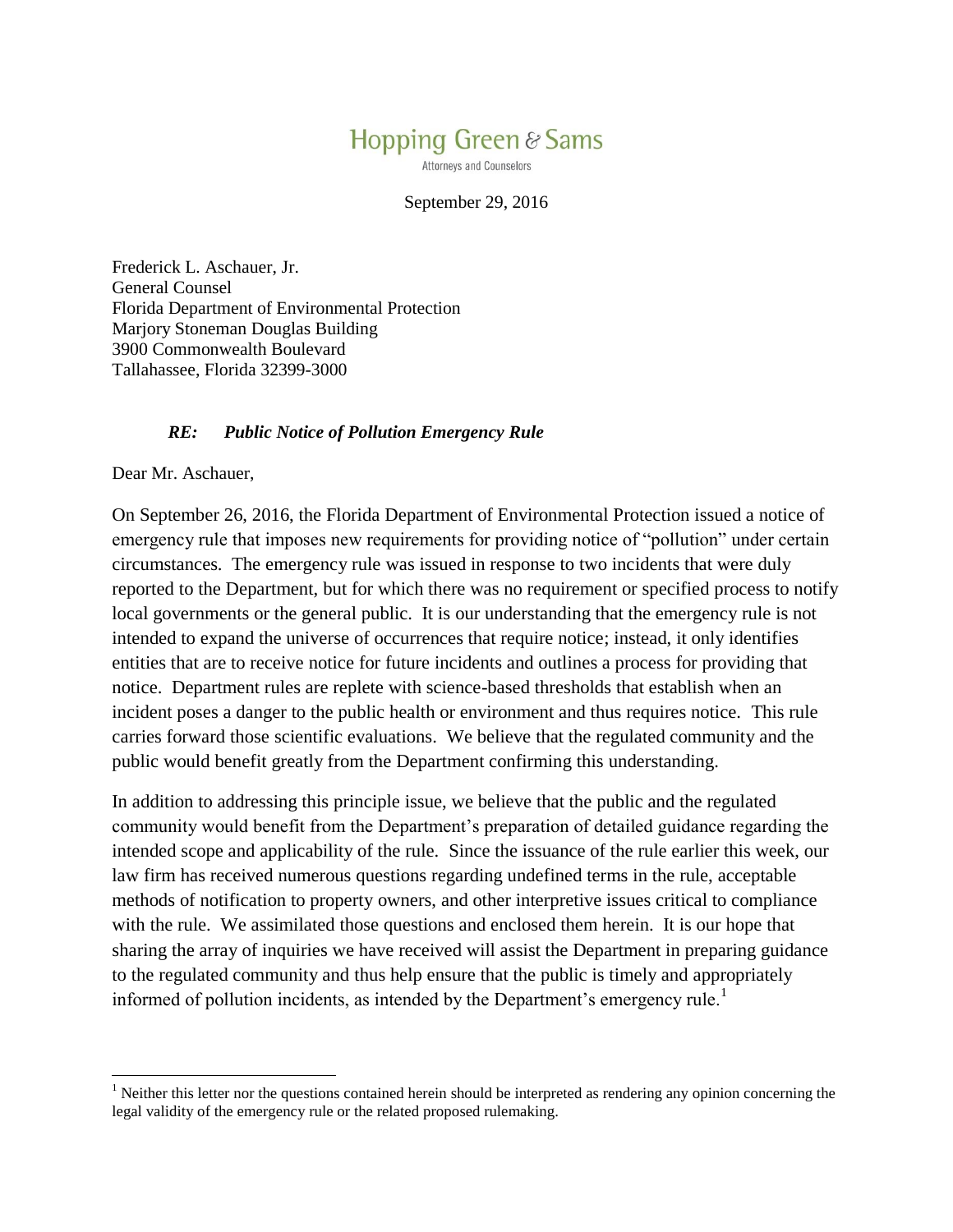We appreciate your consideration of these questions and look forward to working with you and your colleagues on this important issue.

Sincerely,

WORK

David W. Childs

Enclosures: Rule Inquiries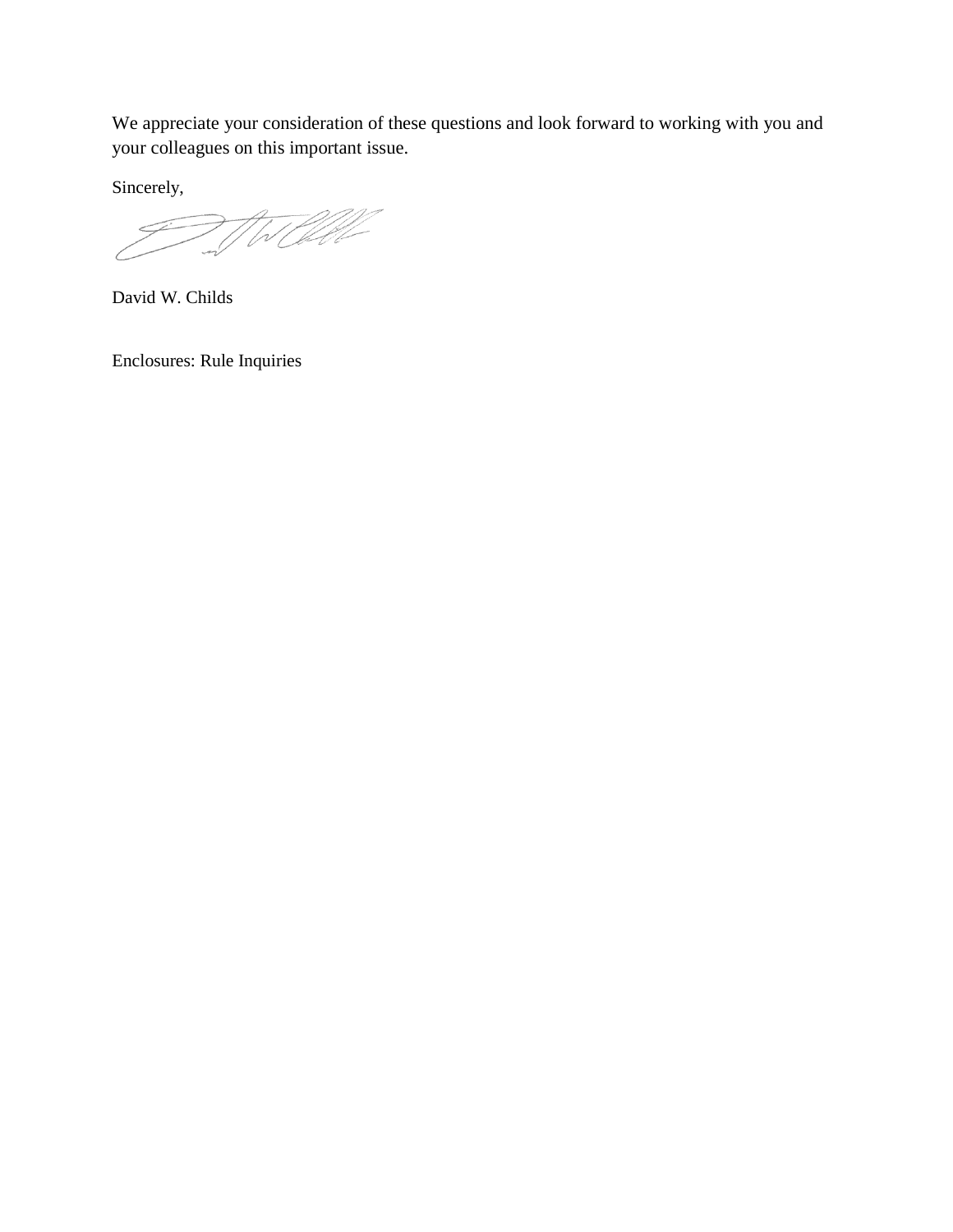The following requested clarifications were assimilated from Florida businesses, electric utilities, wastewater utilities and water utilities. The questions were categorized and duplicative issues were combined or removed to the extent possible. Many of these questions will be moot if the Department confirms our understanding that the rule is not intended to expand the universe of occurrences that require notice; instead, it only identifies entities that are to receive notice for future incidents and outlines a process for providing that notice. Department rules are replete with science-based thresholds that establish when an incident poses a danger to the public health or environment and thus requires notice. We understand that this rule carries forward those scientific evaluations. We believe that the regulated community and the public would benefit greatly from the Department confirming this understanding.

## **POLLUTION**

- Does the Department plan to use the definition of "pollution" from 403.031, F.S.?
- Does the agency agree that an incident that would not be reportable under current regulations would not be subject to the emergency rule for public notice of pollution?
- Please confirm that it's not pollution if it's authorized (e.g., in compliance with a permit limit), and there is no harm (e.g., in quantities less than DEP guidance).
- Can the chapter 403 statutory definition of "pollution" be narrowed for the purpose of applying this rule in order to better reflect the intent? If there is an inundation of information / notification to the public, there may be a lack of concern by the public for "real pollution threats."
- The incidences which precipitated the Governor's action both involved significant discharges involving publicly used resources (drinking water aquifer, local waterways). Therefore, is it not reasonable to assume that, in the case of unauthorized water discharges, the Governor's office and FDEP is solely concerned with pollution events that rise to the level of calling the State Warning point, which is an already established threshold for public concern within NPDES permits?
- Can FDEP offer specific guidance for thresholds? For example:
	- $\circ$  Impact to environment water body is there a de minimis? Is there a difference for various types of unauthorized releases? Does chlorinated water into water body constitute pollution?
	- o Is reporting necessary on construction sites, plant sites, etc. that do not flow into waters of the state or groundwater. What does "atmospheric" constitute?
	- o Is there a threshold for other compounds/chemicals that are covered under other rules?
	- o Does H2S from a wastewater collection system constitute as atmospheric pollution? If so, at what threshold? At an OSHA defined limit for human health?
- Does pollution also apply to noise and odors, as these are included in the definition of pollution in FS 401.031? How should we deal with non-emergency events that could be interpreted as pollution (i.e. odors for sewage pump stations, wastewater plants, water plants, landfills)?
- If we receive complaint about our lights at our plant, is that reportable?
- Does the agency agree that a release of a liquid or solid that is fully contained in containment or on impermeable surface is not a release to the environment and not subject to the emergency rule for public notice of pollution as it does not place public health at risk?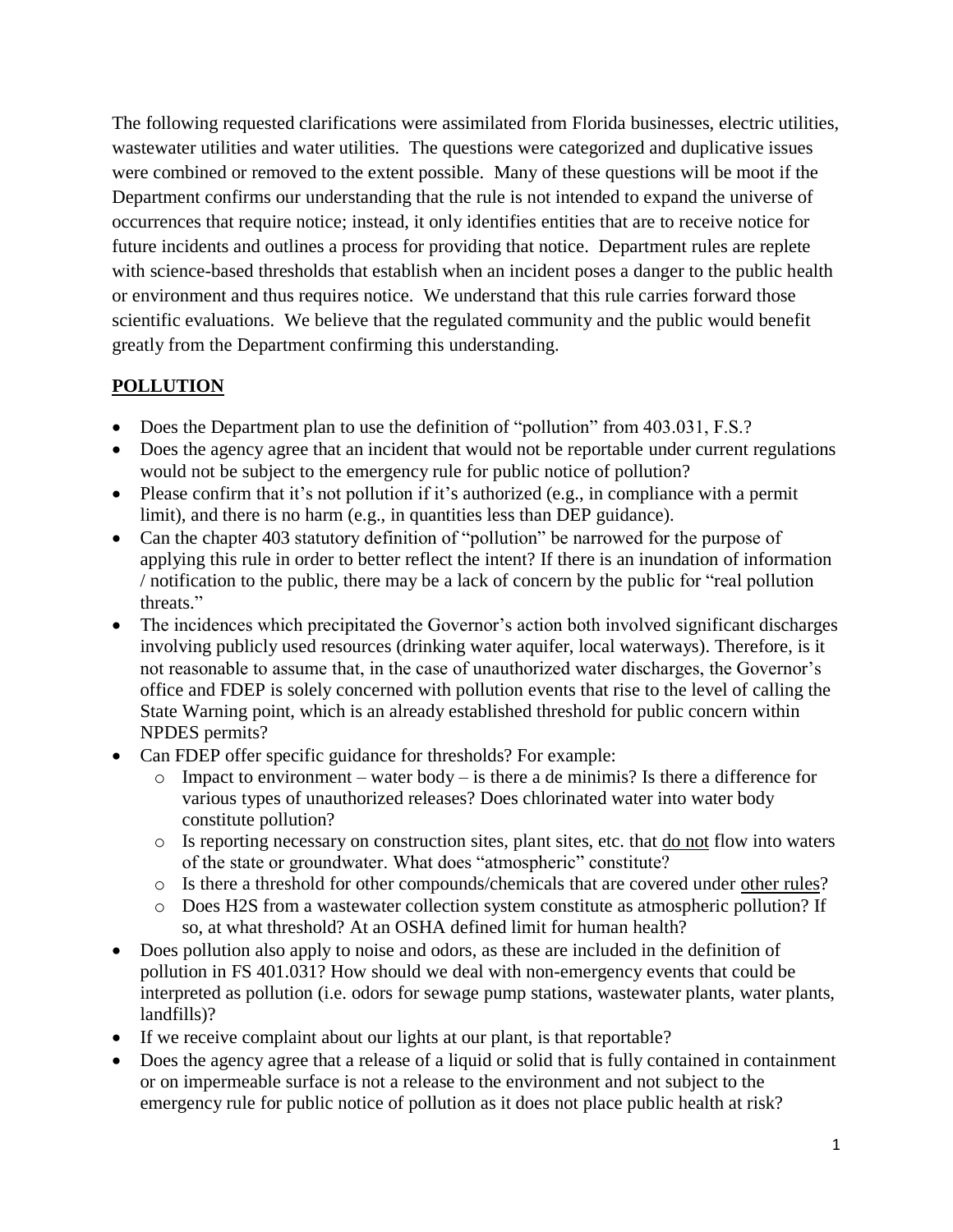- Are incidental spills on the ground reportable? Examples include: fluid spills from-vehicles, e.g. coolant, gasoline oil. Who is responsible for reporting a spill from a party different than the property owner when there is no contractual relationship? An example is a fuel truck spilling its contents while driving thru another's property. Is there a minimum threshold?
- Does the agency agree that an air permit exceedance which represents a release in excess of a permit limit that does not exceed an air quality standard is not subject to the notification and reporting requirement?
- What are the reporting thresholds for things that do not relate to permits? Is it the reportable quantity?
- What if we have a small discharge is on the concrete and recaptured? What if it on the ground but we do not expect it to affect groundwater?
- With regards to WCU or petroleum, if we have a plume that is moving, would that be a new reporting requirement, if it has not gone offsite and a was pre-emergency rule discharge? What if it did go off-site? Would the new emergency rule notification procedures be in effect (in addition to the previous off-site notification requirements).
- With respect to SSOs, does the emergency rule only apply to those sanitary sewer spills which are of 1,000 gallons or greater, or which may threaten the environment or public health that are now required, under FDEP Rule 62-620, to be immediately reported by a utility to FDEP through a toll-free, 24-hour hotline? This will insure the public is notified of a potential impact, but not require utilities to over report which will in turn create undue public concern in some instances and may lead to a "static effect" where actual issues are drowned out by the needless reporting of issues that constitute no public health or environmental risk.
- What if 50 gallons of domestic wastewater is spilled from a lift station and flows into a homeowner's yard. Does Notification via TV and Newspaper need to be done? Do utilities maintain discretion?
- Is a sewer spill that does not reach a water body considered pollution?
- Is a sewer spill in a contained area (such as a pump station or treatment plant) considered pollution?
- Is a sewer spill in a confined area, which is recovered (vacuum trucks, etc.…) considered pollution?
- What about a homeowner/property owner that has a spill on their property do they have the same reporting requirements? (If not, this would support the 1,000 gallon trigger rationale).
- Also, if untreated domestic wastewater enters a storm water inlet, and we believe it never reaches a water body due to a prompt responsive action, do we need to write the mayor and the news media? Property owners?
- Would the rule apply to a French drain site that is on city property? An onsite French-Drain system is basically like a septic system?
- We could come up with numerous examples of small-scale discharges of regulated products well under the reportable quantity, such as a few ounces of hydraulic oil from a piece of heavy equipment. These do not constitute a risk to human health or the environment, and would therefore appear to be well beyond the scope of the intent of this regulatory action.
- What if the incident is a small diesel spill within a treatment plant that doesn't leave the property boundaries, is reporting to the media and elected officials required?
- Does the detection of an odor from our plant constitute a reportable event?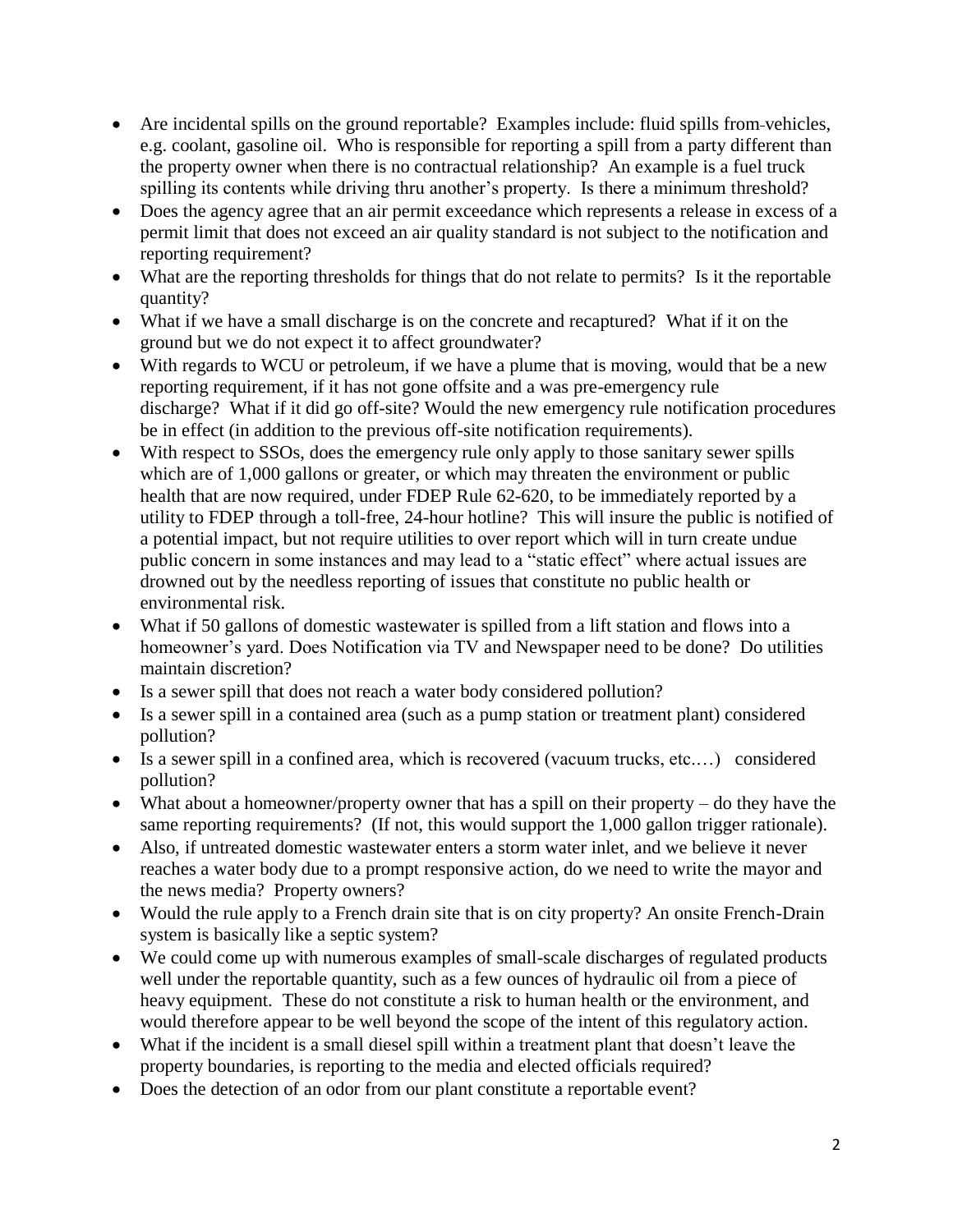- Only groundwater exceedances at the property line are reportable; exceedances within an established ZOD do not apply;
- Would it be safe to say a wastewater spill that is only on the ground and contained would not require the additional notifications?
- Exceedances of secondary standards in groundwater do not constitute pollution, so is no reporting is required?
- Does it apply to all exceedances in the permit? Does this include reporting errors? Lab errors? Sampling errors?
- In view of DEP's Emergency Rule on Public Notice of Pollution the following question(s) is generated in regard to the impact/influence to the IR standard operating procedures: (1) Are currently established thresholds and allowances for pollution (spill) quantities, types, concentrations, etc. germane for public notification under the Emergency Rule?
- Does the rule apply to results above target criteria (soil and/or gw) that is not reportable under 62-780?
- Does Petroleum less than 25 gallons on a pervious surface that is remediated without impact on surface water or groundwater need to be reported? See Rule 62-761.450, F.A.C. (detailing reporting requirements for petroleum).
- Does hazardous material/waste on a pervious surface that is remediated without impact on surface water or groundwater need to be reported?
- Does a leak of high level disinfection reclaimed water need to be reported, as there would seem to be no risk to the public?
- How does this rule apply to non-point source pollution?
- Pollution definition of "biological" (bacteriological) does it apply to drinking water incidents - boil water notifications, line repairs, offsets, etc.? Processes are in place for addressing such issues already.
- What about MODEF spills that are responded to in compliance with the FDEP guidance for mineral oil dielectric fluid emergency response action protocol? That is not a permit, but FDEP guidance... Do we need to notify for every transformer that goes down or every spill?
- If the spill is to soils only (not expected to leach into groundwater), is it reportable? Based on the 403 definition of pollution, I think we could argue it is not.
- In our NPDES permits, we are required to do confirmation sampling after we detect an exceedance in a water quality standard. If we have a confirmation sample that does not confirm a previous result, it appears we don't need to report under the new rule. This also should consider toxicity testing which requires repeat sampling.
- What happens if I have a permit exceedance? Is this pollution? Does it trigger the notifications? Does the answer differ depending on whether the exceedance is for surface water dischargers, land applications (spray fields, ribs), or deep injection wells.
- Under the NPDES industrial stormwater program, would an exceedance of the cut-off concentration for iron in a quarterly stormwater sample require notification? It is our understanding the cut-off concentrations were established to gauge the effectiveness of the stormwater pollution prevention plan (SWPPP) developed for the facility and to determine if there is a need to conduct additional analytical monitoring therefore exceedances are not considered a permit violation. For example if a stormwater outfall has an iron concentration of 1.5mg/L would it require notification? If so, which groups would need to be notified?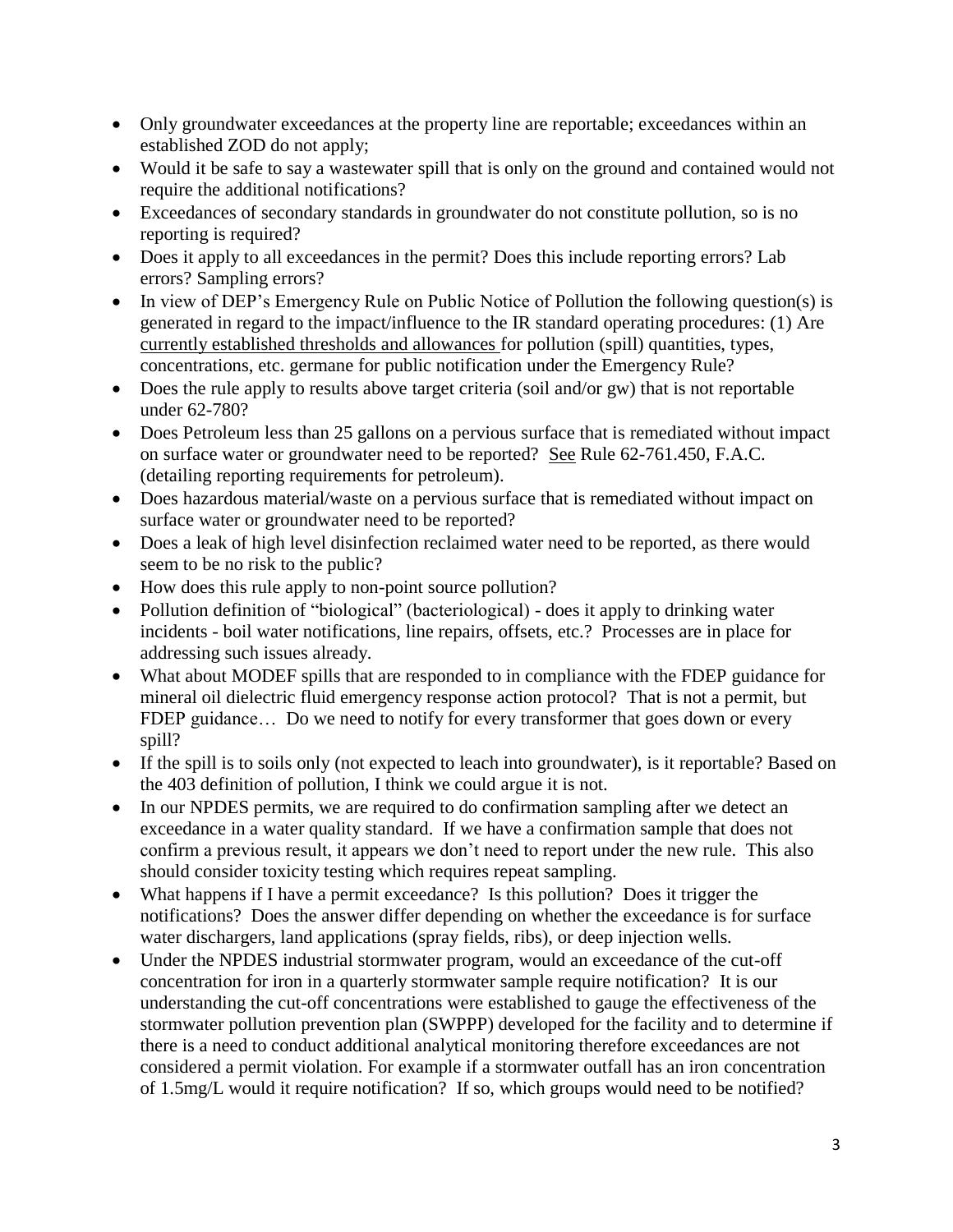- What about the application of fertilizer to turf, landscapes, gardens, or even farming activities? Some may argue that such use could constitute pollution depending on the timing of storm events, etc. and typically such use is not covered by a DEP permit. Certainly, such use, however, is "authorized by law" and thus falls outside of the section 403 definition of pollution. That is, unless the Department adopts the position that any activity that is not affirmatively authorized by law is de facto prohibited. If that is the case, this rule creates unlimited liability and extraordinary constraints on commerce, because numerous unpermitted activities, from filling a gas tank to treating a yard to lighting a bonfire, may be considered pollution. Please provide clarification on such issues.
- Are cross-connections or violations of drinking water standards discovered in the public water system (source being groundwater or surface water) covered by this rule? In addition, if a customer tampers with a meter by straight-lining the water service (bypassing the meter), is this something that would need to be reported under this ruling?
- Are wetland impacts considered pollution under this new rule? An example would be if you had some soil from a storm wash into a wetland area. Would this need to be reported?
- What about incidental over-spill from citizens while filling gas tanks?
- Are turbid stormwater discharges from construction activities reportable?
- Are dewatering discharges reportable?
- Noise is listed as a pollutant. Since noise isn't typically permitted, what would constitute a reportable incident?

#### **PROSPECTIVITY**

- Is it correct that this rule will only be applied prospectively (i.e. new incidents causing new pollution)?
- What about historical contamination?
- Does the rule apply to discovery of historical contamination that is contained onsite?
- What if I am seeking to redevelop a brownfield site? Will I have new requirements imposed on me and how do I know what my new liabilities are? How would this apply to a third party performing an independent study for a potential buyer that discovers contamination?
- With regards to WCU or petroleum, if we have a plume that is moving, would that be a new reporting requirement, if it has not gone offsite and a was pre-emergency rule discharge? What if it did go off-site? Would the new emergency rule notification procedures be in effect (in addition to the previous off-site notification requirements)?

#### **RESPONSIBLE PERSON**

- If someone pollutes to the stormwater system, who is responsible for reporting and is everything downstream considered property owners that need to be notified?
- What if a polluter pours a waste product or chemical down a storm drain? Is the local stormwater utility to perform the notification? Is there a threshold?
- If there is a spill on a wastewater utility customer's property, in their private system (e.g. lift station or backup), is the burden on the customer or the utility to report?
- We are a wastewater utility with an Industrial Pretreatment Program (IPP) that permits businesses that can impact the sewer collection system – if discharge exceeds their permit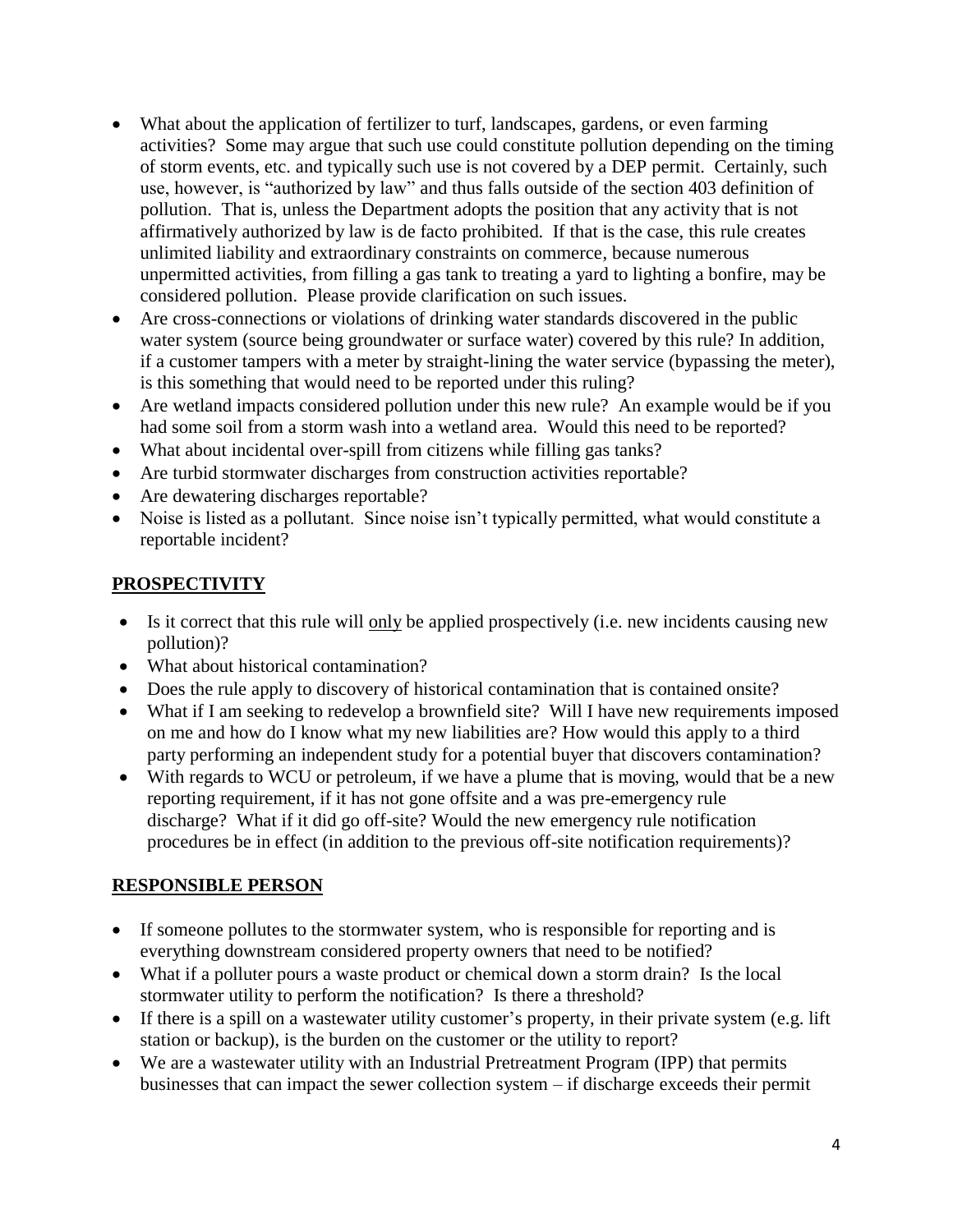requirements are they required to notify FDEP and the public directly re notifications, or is it the responsibility of the IPP to make notification to FDEP and the public

- If an owner has a valid contract with a General Contractor for a construction project, and the contractor, or a sub-contractor spills a pollutant, who has the responsibility to report?
- If an event occurs in a public ROW from a private firm, and enters a public receiving system, who has the obligation to report (pick any combination of public/private)?

## **INSTALLATION**

- Is the Department using the definition of "installation" in section 403.031(4), Fla. Stat.?
- What is the definition of installation? How does this apply to linear assets, such as pipelines?
- It appears that this rule is intended to require reporting by a facility owner/operator. I am assuming that the rule will not apply to releases from non-facility incidents such as traffic accidents or unknown sources to air or water. In other words, this is only limited to systems and not generic release sources not tied to an owner operator.
- Guidance or definition of "installation". Primary concern regarding manholes of collection system. Since these are located throughout the community, as soon as an overflow occurs it impacts property other than the installation. Since they are usually located within road or the right of way, would we need to notify FDOT, electric utility, in addition to property owners?

## **AFFECTED AREA BEYOND THE PROPERTY BOUNDARY**

- How do you determine whether there is an "affected area beyond the property boundary"?
- This is especially difficult for air emissions.
- If you determine the emission is offsite, is there a threshold for determining whether there is "harm"? For example, can visible emissions at 25% opacity cause harm?
- If you determine there is offsite harm, how do you determine the extent of the "affected area" in order to notify the property owners? Again, this is especially difficult for air emissions.
- If an entity had an exceedance of an NPDES permit limit into a surface water such as a river, how far downstream must that entity notify landowners? What basis would an entity use for making such determinations?
- How will DEP approve or evaluate what an entity deems as an "affected area?" For example, a government may say that a ditch for some distance is the affected area, while third parties/public may feel that the ditch draining to a bay or the Gulf is the affected area.
- Generally, by the time a SSO has reached any significantly sized downstream waterbody, the impact has diminished to the extent that it is no longer causing water quality violations. Utilities already have in place notification procedures (i.e., posting signs at boat ramps, parks, etc.) to notify the public of health risks associated with sewer overflows, when those overflows potentially impact downstream waters with recreational potential. This method has the benefit of notifying both property owners and transient populations that might not otherwise be aware of the issue.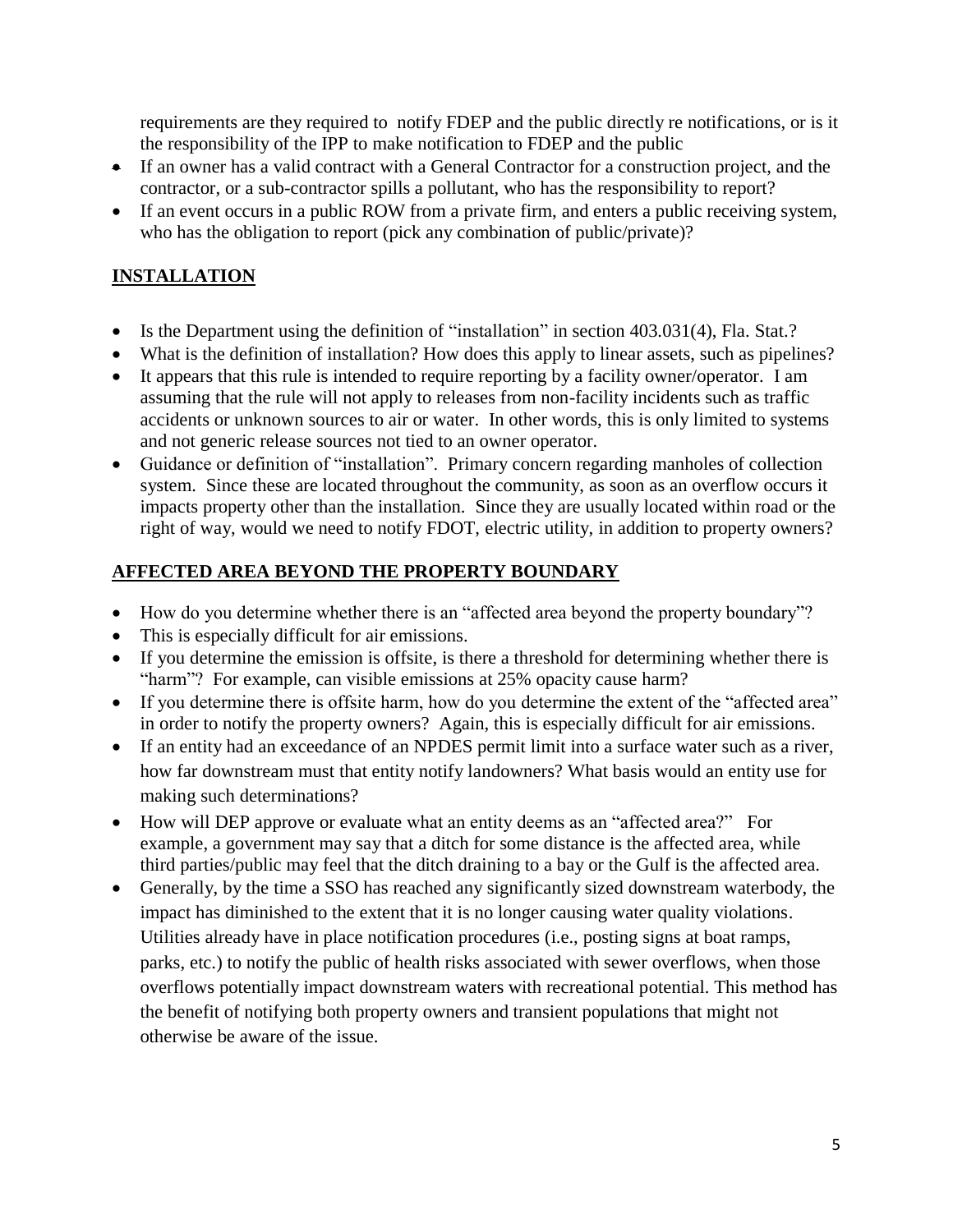#### **POTENTIAL RISK TO THE PUBLIC HEALTH, SAFETY, AND WELFARE**

- How do we determine potential risk to safety, health and welfare (without a toxicologist inhouse)?
- How do you determine "the potential risk to public health, safety, and welfare"? What metrics should an entity use? These determinations could require the assembling of epidemiological and toxicological data specific to that area and the conditions at the time of the event. This data is likely to not exist and not able to be gathered within the timeframes allotted. This may be especially difficult within 24 or 48 hours.
- Paragraph (3) of the rule requires notification regarding the potential risk within 48 hours, but DEP's website states that the potential risk should be included in the 24-hour notice to DEP under paragraph (1).
- Environmental and Health Risk Impacts: nominal vs actual. *Significant consideration to the impact – given the fact the rule was based on two very large scale events*.
- Specific language for health risk: currently very broad and can lead to misinformation and overreaction.
- How we categorize the risk? (low, medium, high)
- Is describing the risk to public health, safety or welfare as "serious" or "nominal" sufficient?
- FDEP needs to provide the language to include in notifications as to what is the impact of the pollutant to public health and the environment, so that everyone is using the same language and it is correct. For example, what is "the impact for the public to be in contact with surface waters after a raw sewage spill?"
- How do you determine whether public health, safety, or welfare are at risk (or potentially at risk)? For example, for excess air emissions, would the criteria for risk be a NAAQS exceedance beyond the property boundary? If so, how should that be determined and within 24 hours? Most facilities don't have ambient air monitors at the property boundary. Retaining a consultant to do air modeling on an emergency basis, with a less than 24 hour turnaround, could be infeasible. Will guidelines on how to make such a determination of risk be provided which are reasonably accurate and defensible without being overly burdensome?
- Does the agency agree that any incident that is below an established Reportable Quantity, Permit Limit, or qualifies for an existing regulatory exclusion, exception, or exemption in existing regulations have been determined to not represent "a threat to air, surface waters or groundwater of the state such that the public health could be at risk"?
- Ditches Impacted by SSOs: A majority of urban ditches / channelized stormwater conveyances will not meet bacteriological water quality standards even in the absence of a spill. As such, reasonable levels of caution by the general public are appropriate for these conveyances at all times and the benefit of written notice is limited. Utilities generally post notification signs in the immediate vicinity of any spill where the waterbody impacts are greatest, so property owners most affected will already be notified. How do you characterize a list of "risks" from an SSO?- bacteria, pathogens, etc
- When a determination is made by the owner that there is no impact to public health and safety, what level of record keeping is needed in support of that?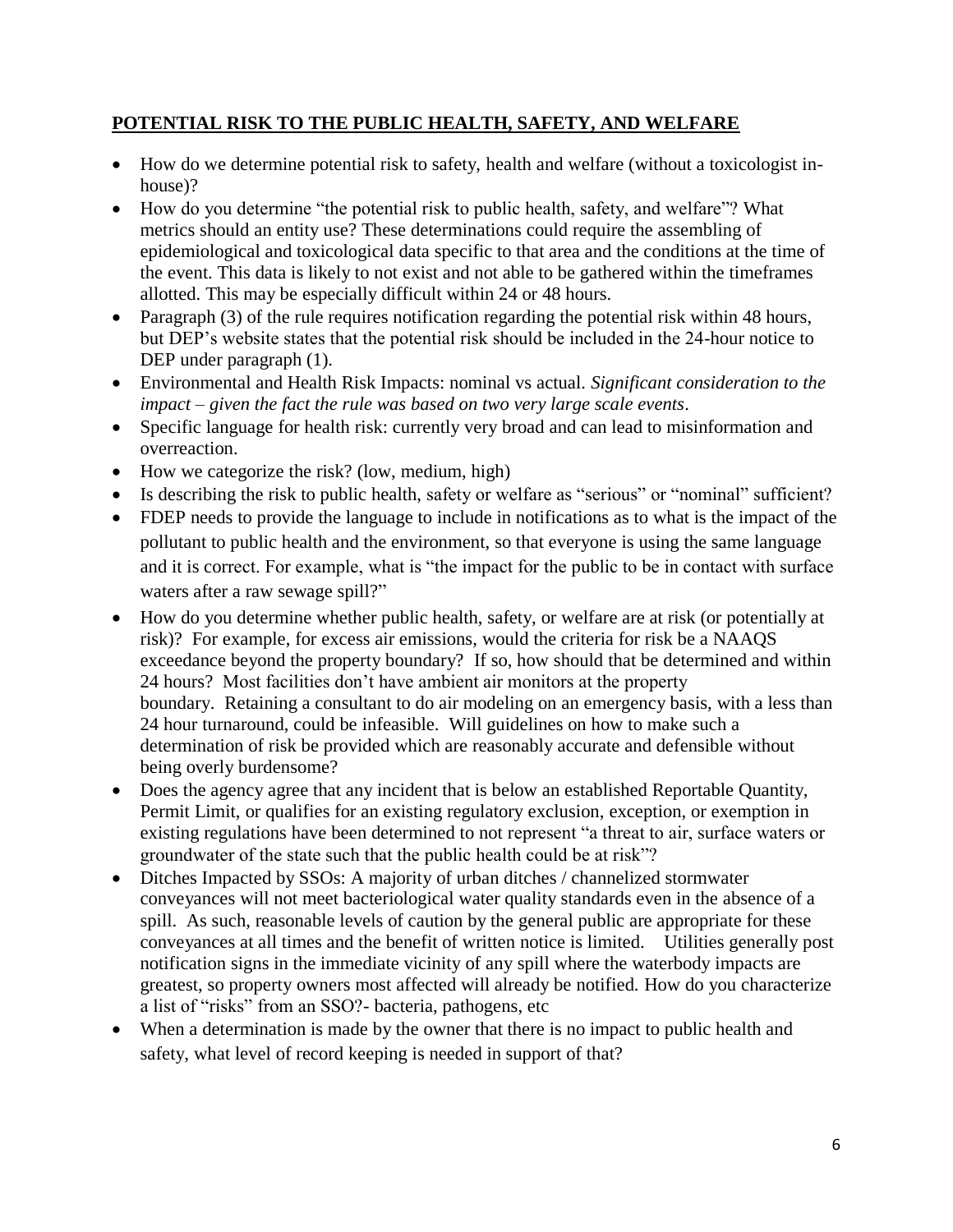- How would one quantify potential risk to public health, safety or welfare? What is the time horizon basis for the risk assessment? Do we only concentrate only on acute exposure effects or are chronic impacts to be considered?
- Does the FDEP have standard/recommended language for potential health effects for sewer spills? For sodium hypochlorite spills? For fuel spills? For hydrofluoric acid spills?
- What about "non-hazardous" releases such as polyphosphates. Are these considered pollution that triggers the advanced notifications?
- Bacteria related issues are particularly tricky. How many samples must be taken to "release/clear" an area to stop sampling? If can't get bacteriological results down due to ambient background how will this be handled? Need clarification on e-coli and enterococci max daily values.

## **TIMING**

- Some of the permit exceedances are not known until the lab has run the analysis. In certain cases it may take up to 2-weeks to know of the exceedance. How do we go about reporting an event that may have occurred 2-weeks later when the issue may not be a danger to human health or environment anymore?
- Do they expect separate notifications for the 24 hour and 48 hour requirements or if the responsible person has information available to answer both requirements in one email within 24 hours, is that okay?
- Reporting Timeframes: within the first 24 hour period most agencies are still within the initial assessment phrase. Erroneous information provided to the public (based on initial investigation / findings) during this period could lead to significant overreaction and miscommunication (especially if the information changes dramatically over the following 24 hours).
- Property owner determinations impacts may not be known within 24 hours of an incident. For example, sewer spills that make it to surface water bodies beyond visual impacts only testing will determine the extent of the spill impacts. Therefore, 24 hours from the spill may not be time to determine impacted property owners. We need clarification on impacted property owners determinations, which will greatly impact our ability to comply with this rule or potentially face civil or criminal penalties?
- 24 hours to notify individual property owners in writing if large area impacted is logistically unrealistic and could create liability unless some guidance is given.
- If we elect to mail the neighboring property owner, will we be in compliance as long as it's post-marked within 24 hours of becoming aware of potential effects?
- How do the timing requirements interplay with testing that may be necessary to determine nature and extent of potential impacts?
- Are special directions given regarding reporting during widespread emergency events; hurricanes, etc.? Even though this rule was partially triggered by extreme weather conditions, how will extreme weather conditions be addressed in this rule? For example, during emergency situations logistics for the timely notification of property owners via written communication may be hindered by conditions such as power outages, downed trees, accessibility, or safety.
- Is there the potential for an individual on the scene to be in violation if spill is not reported to owner, till some later time?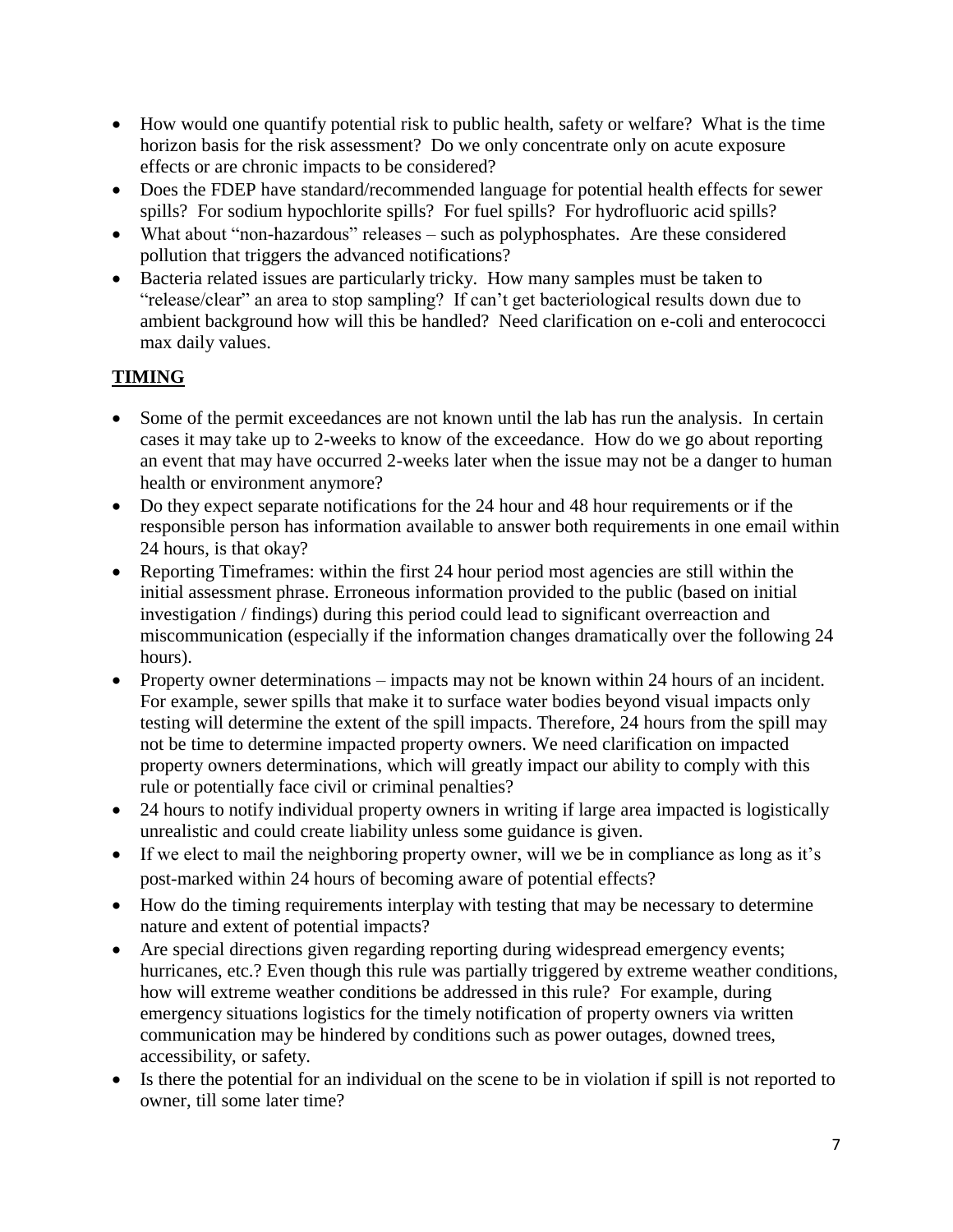## **NOTICE**

- What actually needs to be reported? Amount? Location? Impact to ground/surface water? Potential Health impacts?
- Is there a template to be used for the written notice to the newspaper?
- What is the expected/required content of the different notices? DEP's website describes what is expected in the notice to DEP within 24 hours, but this is not in the rule. The notice requirements under  $(1)(a)-(c)$ , and  $(3)$  do not prescribe the content, so presumably can be different from the notice to DEP.
- How are the contents of the 24 hour notice to differ from the 48 hour notice?
- Some of the SSOs get washed away by rainfall and end up water bodies, where do you draw the line about the notification boundaries as far as the neighbors are concerned?
- Can we have templates for what the written notices would look like? What risks need to be listed for SSOs, for reclaimed water, for chlorinated water into a waterbody?
- We don't have email addresses for all property owners, what are acceptable methods of notification? I.e. door hangers? What if it is a vacant lot?
- If a pollutant spill/event/source is determined to be reportable, and requires some time to repair, is there an additional requirement to report? Can a single report cover the time frame required to repair or mitigate the effect?
- Is the intent of this executive order and subsequent rule to establish a mechanism for public notification updates for unmitigated releases that affect different areas at different times, e.g. a plume of contaminants moving through the aquifer impacting different well fields along their path or an emission cloud from a chemical fire that can impact different locations depending on atmospheric conditions like wind speed and direction.
- In the example of Sanitary Sewer Overflow events reaching a stormwater pond, does signage posted at potential public access points meet the requirements for written notice as required?
- Would excess emissions notifications for air incidents that are allowed under the 2-hr SSM provision be subject to this rule?
- Do the Department and/or the public have to provide a response for the notification to be considered valid?
- Are the notifications to affected property owners the property deed owner (who may live thousands of miles away) or the resident of the property?
- Do all possible constituents have to be listed in public notices or can we refer customers to a list of potential contaminants or pollutants?
- This rule appears to have been drafted with only land and water in mind, as it may be impractical for air quality incidents. An incident may cover miles of territory, and it may simply be impossible to notify in writing each property owner within the specified time period.
- Typically for SSOs, we place signage in affected areas—does this constitute written notification, or does it need to be delivered (door hanger, email, letter) directly to customer?
- What is the answer to characterize risk from sewer overflows? This is very important and needs immediate attention. It would be sensible that it is simple, such sewer spills may contain bacteria and other compounds that may be a potential risk to human health if ingested/
- If incident is in a municipality, do we have to notify County officials also?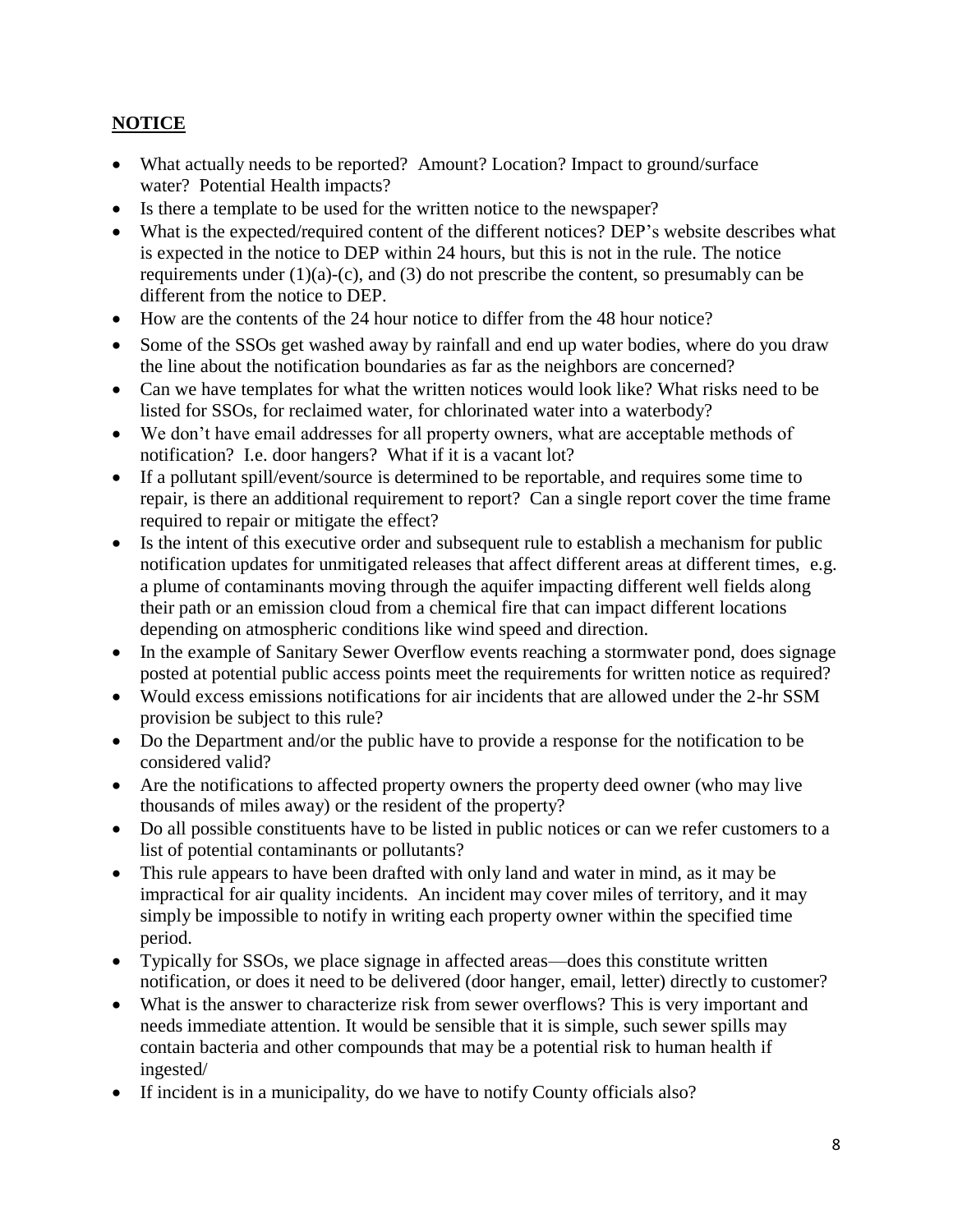- What if the property owner lives out of the country? (3) requires notification to "property owner"
- Define what qualifies as "in writing" (e-mails, letters, door hangers, posting signs at the site)
- Please confirm that an email notification to the newspaper for their choice to print is considered as satisfying the rule.
- Would it be acceptable to post on the county website and let newspaper/broadcasting agencies know that's the go-to place if they want to find information for an article and provide a contact person for questions?
- Is email sufficient written notification? If using email, is there a minimum percentage that would be required to use this mechanism for public notification? For example, would we need to have 50% of potentially affected customers? 80%? etc.
- Can robocalls (reverse 911) be used in place of direct written notification? These calls are automated and sent to each customer. A report of success rate (live person answered, went to voicemail, no response, disconnected number) is generated for each robocall. It will be very difficult to implement direct written notice to customers within 24 hrs—we do not have the staff available to hang door hangers while we are in the middle of responding to an emergency. And snail mail would take 1-2 days to be delivered. It would also be difficult to get something written in the media within 24 hrs.
- In the Public Notification section, responsible persons must notify local broadcast television affiliates (all of them? one of them?) and a newspaper of general circulation in the area of the contamination. FDEP has indicated that the notification is not a formal notice under Chapter 50 FS but can be an email. Beyond that, the content of this notification is not explained.
- Other than DEP, what are the recipients of the notices under  $(1)(a)-(c)$  expected to do with the information?
- Will FDEP provide standard wording for to use under different scenarios for "potential risk to public health, safety or welfare?
- Has it been defined who at the local government should be notified? Is the city and county manager sufficient?
- A delegated City environmental program is an extension of the Mayor and the City Manager; can we assume that notifying the environmental program constitutes notification for both? Such notice may be more effective in achieving the stated goals of this rule.
- It is my assumption that FDEP can interpret their rule and recommend in writing (e-mail) any additional notifications that are triggered by a reported release. This seems like a logical way to determine what will require public notification.
- Does the City Cable TV channel qualify as the "local broadcast television affiliates"?
- What does "general circulation" mean for a newspaper and can the noticing be done to the locally owned weekly newspapers instead of the large papers serving multiple counties?
- Affected Property Owner Notifications Who needs to be notified for sanitary sewer overflow events that reach flowing waterbodies? Are all property owners along/adjacent to the affected waterbody considered affected? Or is the owner of the stormwater system (MS4/State) considered the affected property owner?
- How should notifications be handled in public Rights of Way?
- Are water quality results to be reported to the public as part of the notice?
- For a local government utility with a service area that crosses jurisdictional boundaries does the utility have to report to my municipalities senior officials as well as the senior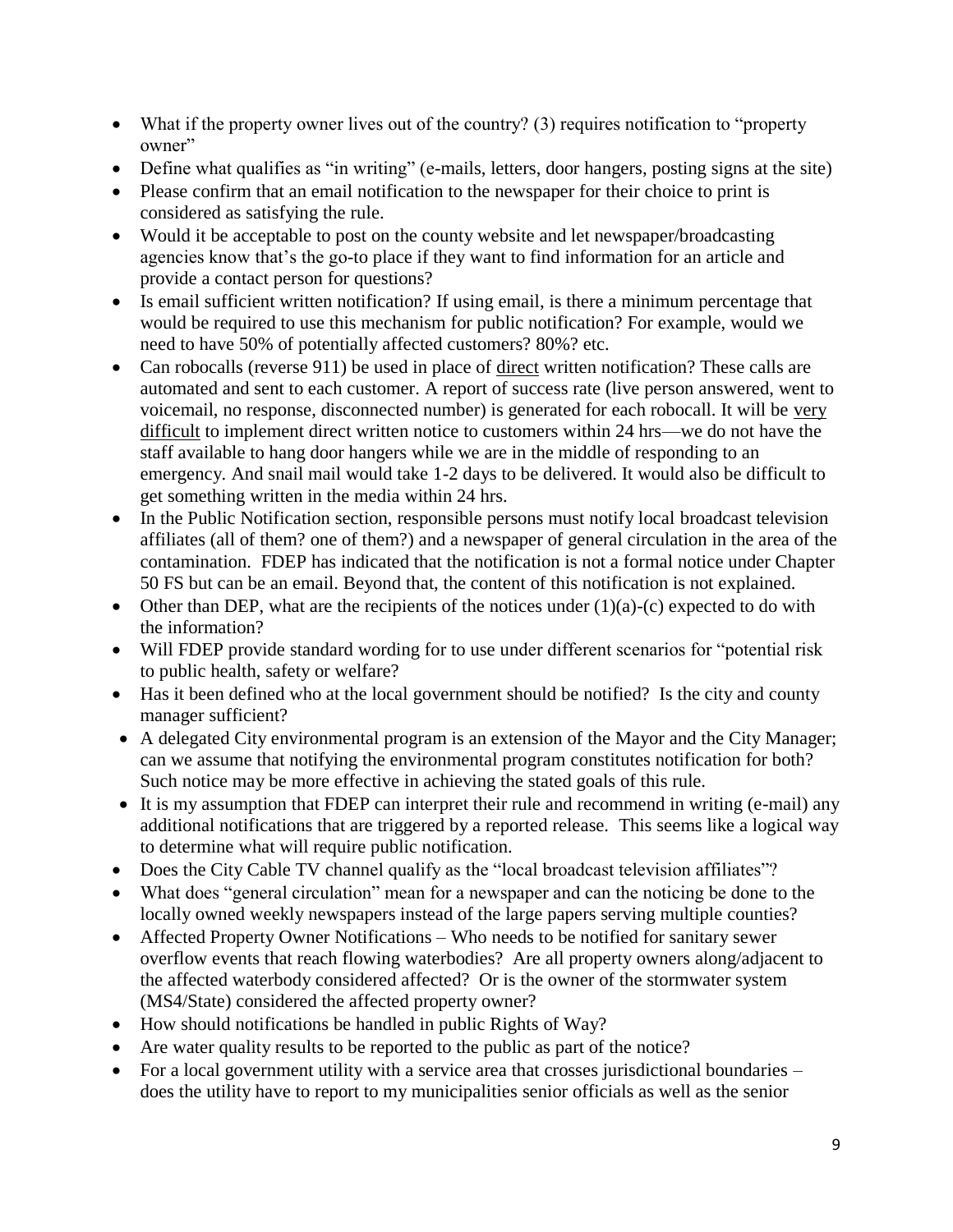officials of the other jurisdiction, just the utility's, or just to just senior officials of the other jurisdiction? Similarly, if the "pollution" crosses jurisdictional boundaries – what reporting and to whom is it required? (and when?)

- Is it acceptable to reference website for more complete information for public notification?
- Under the NPDES industrial wastewater program, would an exceedance of, e.g. a quarterly sample for metals (such as lead or copper) require notification to Mayor, City Manager, General public, and property owners of any affected area if the sample is collected at the main plant discharge point (property boundary)? If we are required to notify property owners how would we determine which property owners to notify? Adjacent property owners, downstream property owners with a specified distance?

## **RELATIONSHIP WITH OTHER RULES / ORDERS**

- Am I correct that this rule is in addition to, and not instead of, existing reporting rules? If so, is the Department going to provide guidance such that requirements are not duplicative?
- How are requirements in Consent Orders treated under this mandate?
- We would like confirmation that the new public notification requirement does not apply to historical discharges that are already being addressed under agreements with FDEP (Remedial Action Plans, Consent Orders, etc).

#### **OTHER UNDEFINED TERMS**

- Are the terms "incident resulting in pollution" and "discovery of pollution equivalent to violating a permit limit or other regulatory standard? Or are they equivalent to any currently reportable incident, which may include events that are not considered violations. Examples might include: (1) Certain spills are reportable, but may not be considered violations if all response, notification, cleanup, disposal requirements are met. (2) Malfunctions causing air emissions which exceed the otherwise applicable permit limit are reportable, but may not be considered violations if they meet certain criteria (e.g., unavoidable, duration minimized and in no case more than 2 hours, etc.). The applicability of the rule in general and with respect to specific cases like these examples should be clearly defined.
- How does one determine potentially affected boundaries?
- If there a matrix for comparing size of spill vs. size of receiving water for determining potentially affected boundaries?
- Why is the word "contamination" used in  $1(c)$ ? How are they defining "contamination"?
- What is the definition of incident?
- Are discharges only to impermeable surfaces or within containment an "incident of pollution"?
- Does off property mean outside of the city easement/right of way?
- Deciding whether a release poses a "threat" could be open to interpretation depending on the audience.
- How does the Department define "risk" or "risk to surrounding areas?"
- What is the definition of "local" related to "broadcast television affiliates"?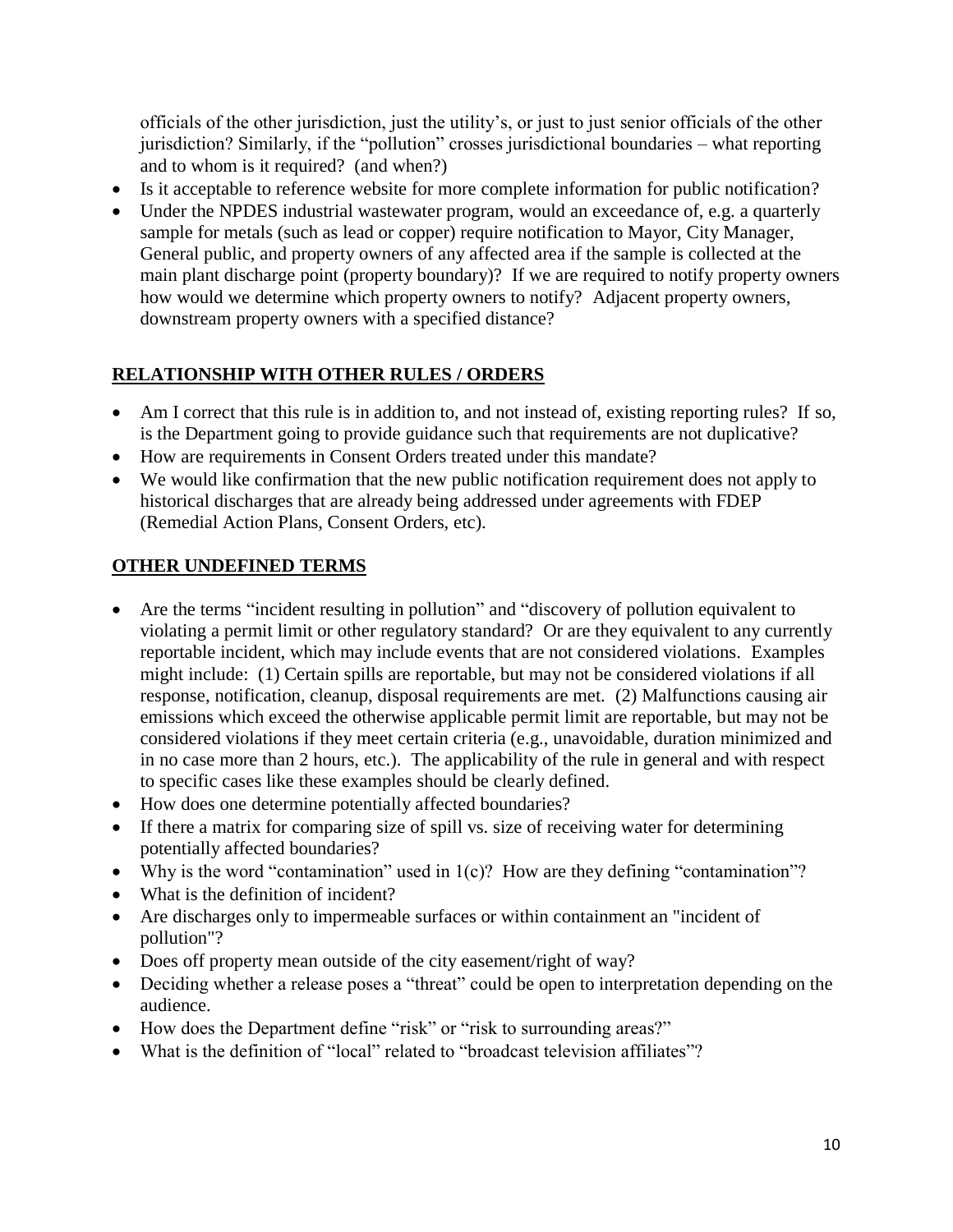#### October 19, 2016

Jonathan P. Steverson **Secretary** Florida Department of Environmental Protection 3900 Commonwealth Boulevard Tallahassee, Florida 32399

#### *Re: Proposed Pollution Incident Reporting Rule*

Dear Secretary Steverson,

The undersigned organizations appreciate the opportunity to provide these comments on the proposed pollution incident reporting rule. We share your and Governor Scott's goal of enhanced public awareness of incidents that may threaten human health or the environment. As presently drafted, however, this proposed rule fails to efficiently achieve that objective and would impose a sustained, adverse impact on Florida's economy and job creation. We respectfully request that the Department redraft the proposed rule to avoid these unintended consequences.

Florida law already requires private sector companies and local governments to promptly report pollution incidents to the Department. The shortcoming identified by the Governor is that at times these incidents may pose a public health concern, but the law provides no requirement that the information be made publicly available in any specific manner. As a lower cost regulatory alternative to the proposed rule, we request that you establish a partnership between the regulated community and the Department in which regulated interests continue to promptly report pollution incidents to your agency as required by current law, and then the Department notifies the public when the circumstances dictate.

As the state agency charged with protecting the environment and public health, the Department is best positioned to serve this public notification role. When the Florida Department of Environmental Protection speaks, the people listen. Your agency has trained scientists on staff that can quickly evaluate whether a significant incident poses a health risk or has been contained and addressed such that the risk is negligible. Your agency also has public communication capabilities that can disseminate such information quickly and efficiently. The Department's leadership role would ensure consistent analysis, consistent legal interpretations, consistent communication, and timely and effective public notification. Conversely, the imposition of the proposed rule's analysis and reporting requirements on Florida private sector companies and local governments would give rise to inconsistent application and public messaging, and it would constitute added cost and liability to perform a function that is the Department's core business.

Under the leadership of Governor Scott, our State's economy has turned around. Since December 2010, Florida businesses have gained over 1.19 million jobs. Florida's revitalized business environment, vibrant agricultural base, and world class tourism industry continue to attract growth. We want to maintain this progress. We respectfully request that the Department prepare a statement of estimated